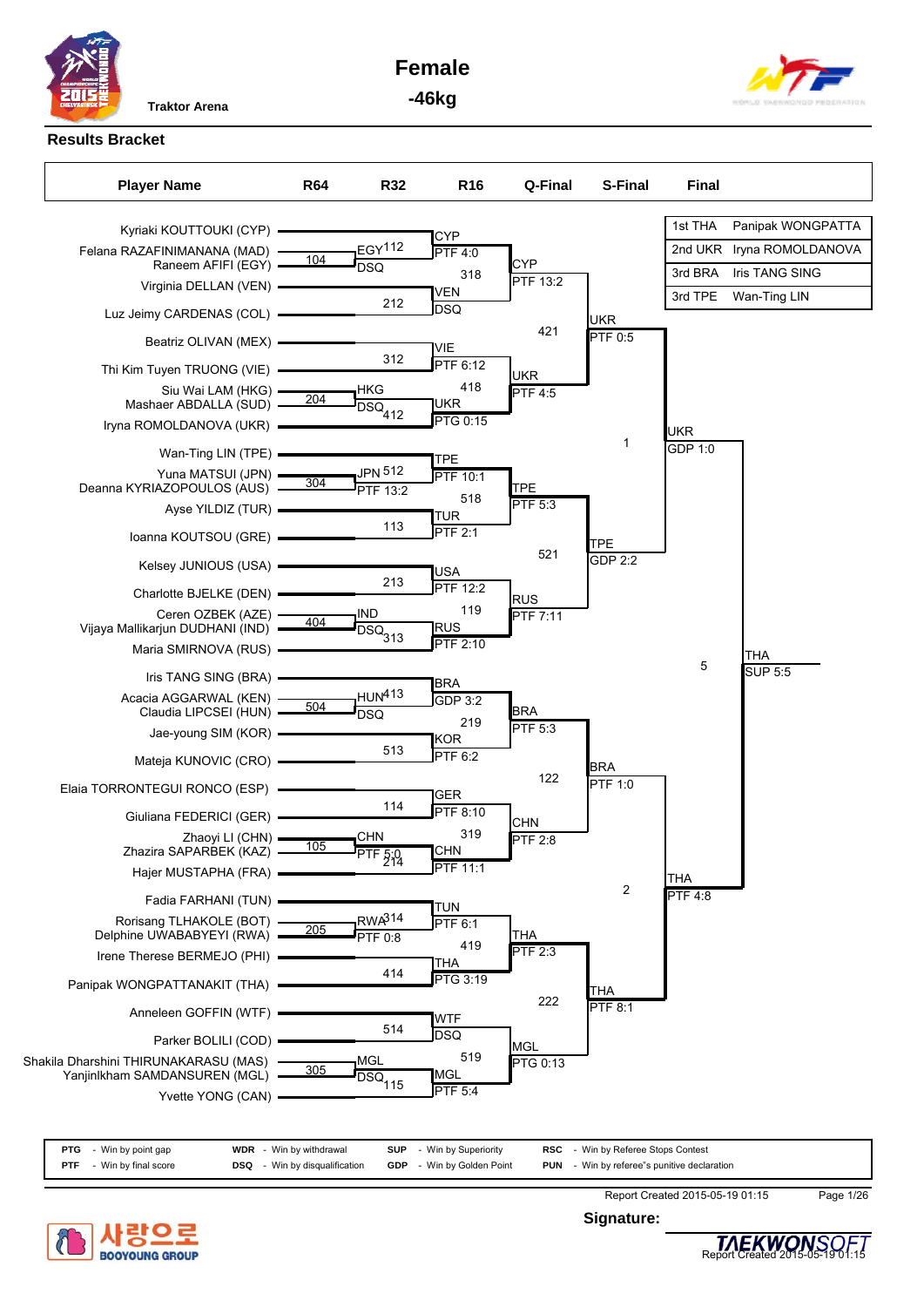

**Female**



**-49kg**

### **Results Bracket**



| <b>PTG</b> - Win by point gap      | <b>WDR</b> - Win by withdrawal       | <b>SUP</b> - Win by Superiority  | <b>RSC</b> - Win by Referee Stops Contest          |  |
|------------------------------------|--------------------------------------|----------------------------------|----------------------------------------------------|--|
| - Win by final score<br><b>PTF</b> | <b>DSQ</b> - Win by disqualification | <b>GDP</b> - Win by Golden Point | <b>PUN</b> - Win by referee"s punitive declaration |  |



**Signature:**



Report Created 2015-05-19 01:15 Page 2/26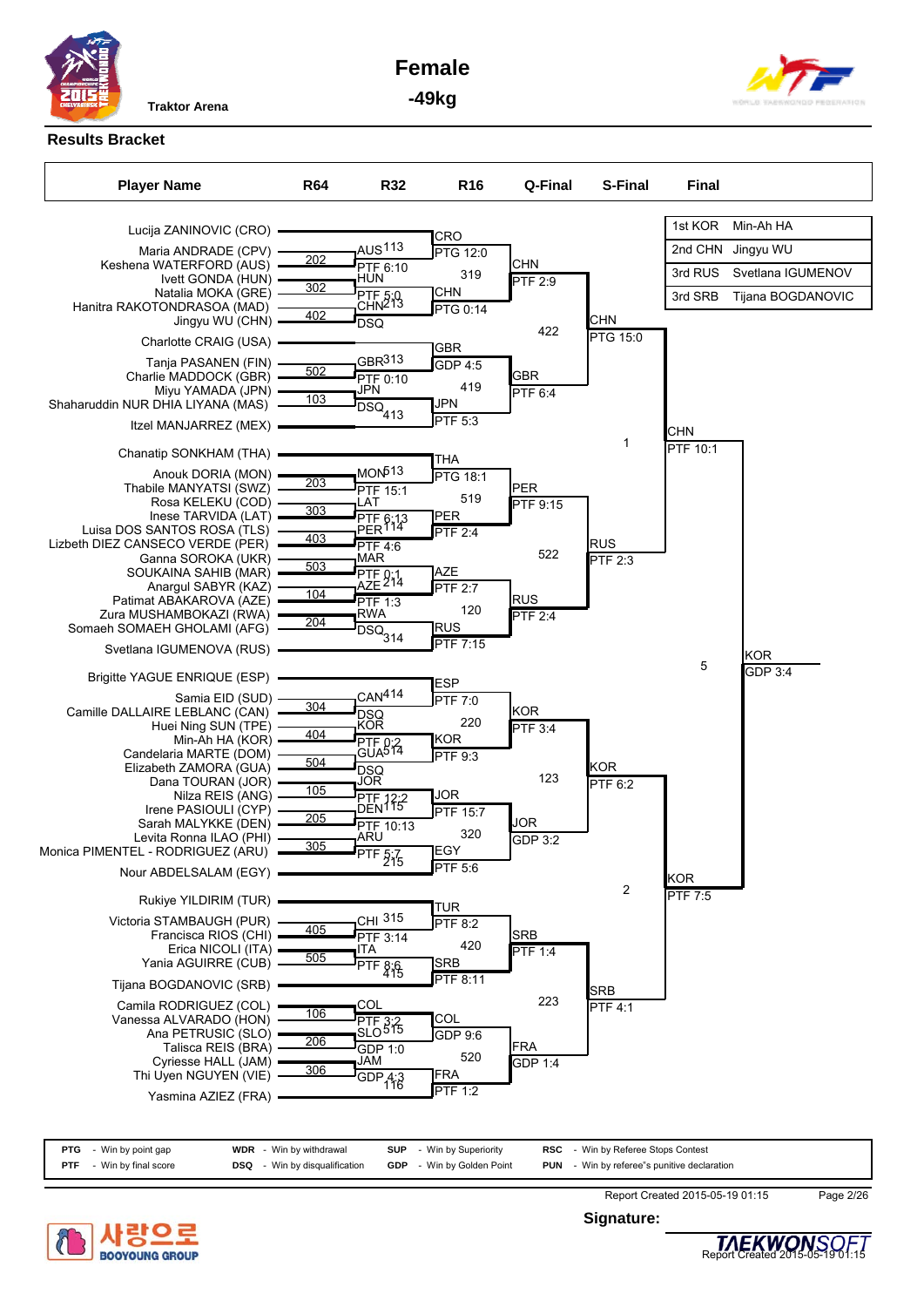

**Female**



**-53kg**

### **Results Bracket**



| <b>PTG</b> | Win by point gap   | <b>WDR</b> - Win by withdrawal   | <b>SUP</b><br>- Win by Superiority | <b>RSC</b><br>- Win by Referee Stops Contest          |  |
|------------|--------------------|----------------------------------|------------------------------------|-------------------------------------------------------|--|
| <b>PTF</b> | Win by final score | - Win by disqualification<br>DSQ | - Win by Golden Point<br>GDP       | - Win by referee"s punitive declaration<br><b>PUN</b> |  |



**Signature:**



Report Created 2015-05-19 01:15 Page 3/26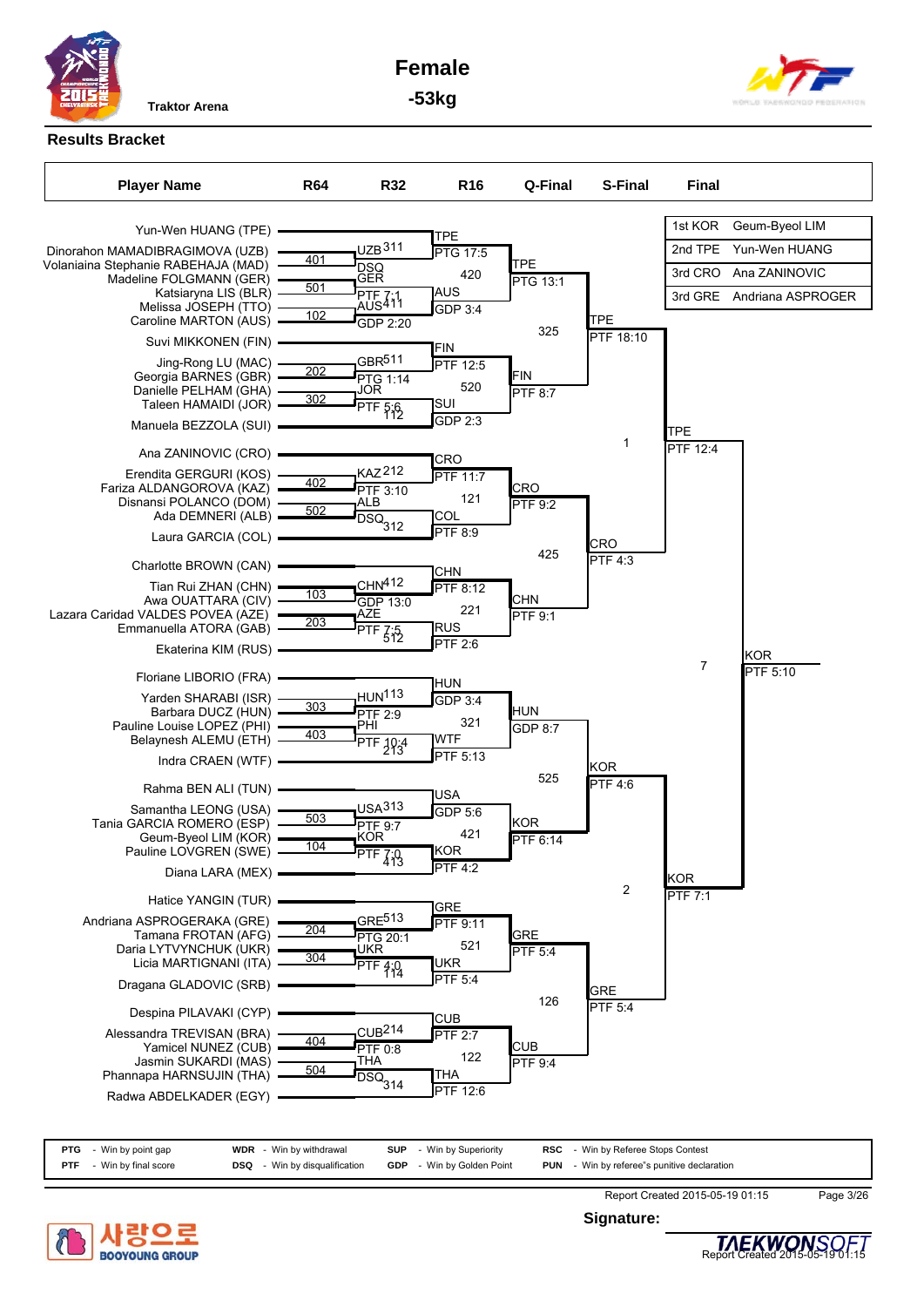

**Female**



**-57kg**

### **Results Bracket**



|            | <b>PTG</b> - Win by point gap | <b>WDR</b> - Win by withdrawal       | <b>SUP</b> - Win by Superiority  |  | <b>RSC</b> - Win by Referee Stops Contest          |
|------------|-------------------------------|--------------------------------------|----------------------------------|--|----------------------------------------------------|
| <b>PTF</b> | - Win by final score          | <b>DSQ</b> - Win by disqualification | <b>GDP</b> - Win by Golden Point |  | <b>PUN</b> - Win by referee"s punitive declaration |



**Signature:**



Report Created 2015-05-19 01:15 Page 4/26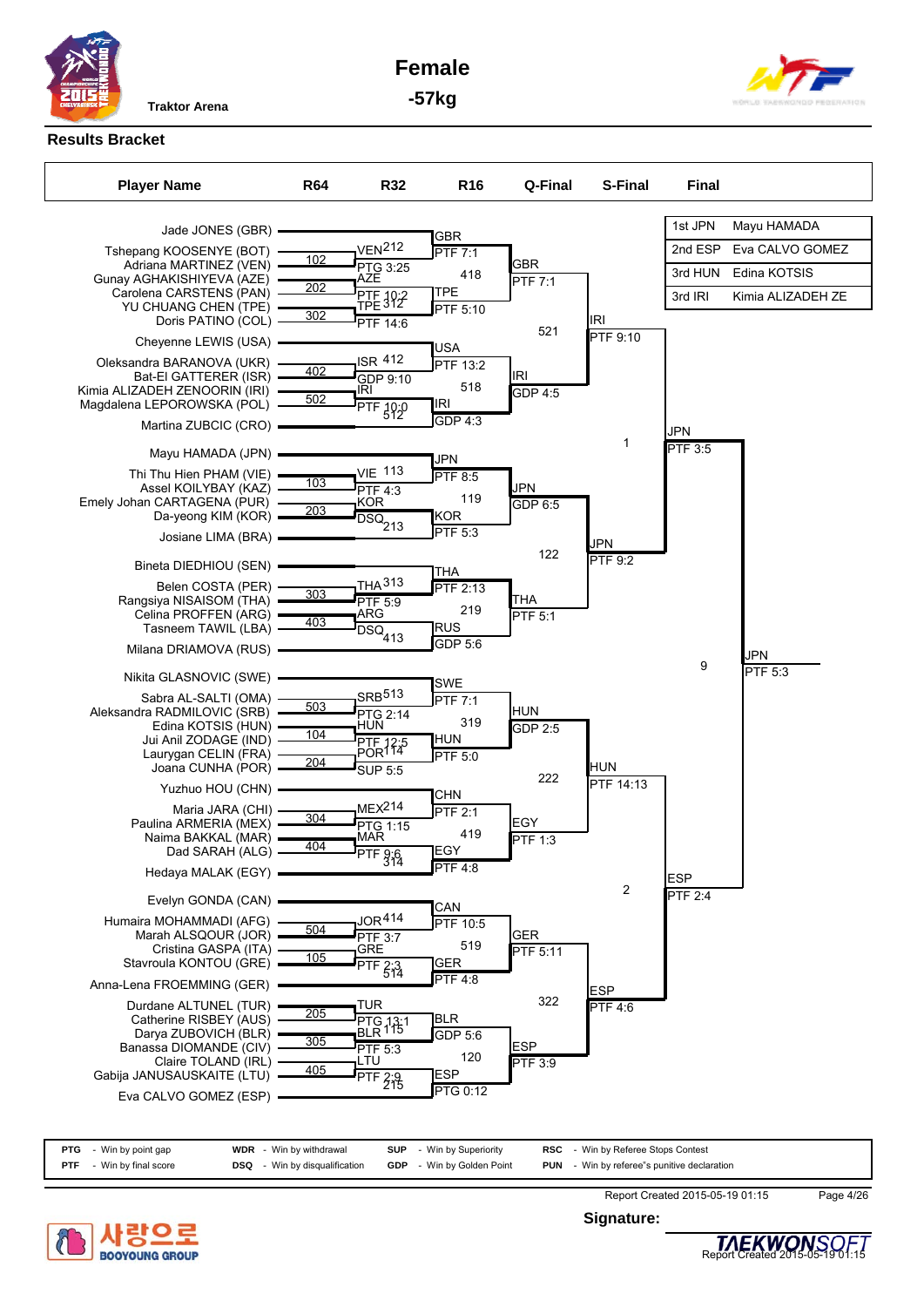

**Female**



**-62kg**

# **Results Bracket**

| <b>Player Name</b>                         | <b>R64</b> | <b>R32</b>         | R <sub>16</sub>                 | Q-Final        | <b>S-Final</b> | <b>Final</b> |                   |
|--------------------------------------------|------------|--------------------|---------------------------------|----------------|----------------|--------------|-------------------|
|                                            |            |                    |                                 |                |                | 1st TUR      | Irem YAMAN        |
| Nina KLAY (SUI) -                          |            | <b>FIN 209</b>     | ISUI                            |                |                |              |                   |
| Jade ZAFRA (PHI)<br>Roosa NARHI (FIN)      | 101        | <b>DSQ</b>         | PTF 10:2                        | <b>EGY</b>     |                | 2nd ESP      | Marta CALVO GOMEZ |
| Rewan REFAEI (EGY)                         |            |                    | 415<br>EGY                      | PTF 1:7        |                | 3rd GBR      | Rachelle BOOTH    |
| Yudy PEREZ (COL)                           |            | 309                | DSQ                             |                | <b>BLR</b>     | 3rd BLR      | Viktoryia BELANOU |
| Rabia GULEC (GER)                          |            |                    |                                 | 518            | <b>PTF 7:8</b> |              |                   |
| Farzana FROOTAN (AFG)                      |            | <b>AZE 409</b>     | GER<br><b>PTF 9:1</b>           |                |                |              |                   |
| Daria SHKURKO (AZE)                        | 201        | PTG 1:13<br>BLR    |                                 | <b>BLR</b>     |                |              |                   |
| Thi Nguyen HA (VIE)                        | 301        |                    | 515                             | PTF 6:9        |                |              |                   |
| Viktoryia BELANOUSKAYA (BLR)               |            | PTF 6:11           | <b>BLR</b><br>PTF 11:5          |                |                |              |                   |
| Carmen MARTON (AUS)                        |            |                    |                                 |                |                | <b>TUR</b>   |                   |
| Hua ZHANG (CHN)                            |            |                    | CHN                             |                | 3              | PTF 0:9      |                   |
| Gerda GAIZAUSKAITE (LTU)                   |            | LTU 110            | <b>PTF 11:0</b>                 |                |                |              |                   |
| Ioanna SOTIRIOU (CYP)                      | 401        | <b>PTF 5:4</b>     |                                 | <b>TPE</b>     |                |              |                   |
| Adanys CORDERO (VEN)                       | 501        | TPE                | 116                             | <b>PTF 8:9</b> |                |              |                   |
| Yi-Ching LIN (TPE)                         |            | PTF 8:16           | TPE<br><b>PTF 8:2</b>           |                |                |              |                   |
| Anel FELIX (MEX)                           |            |                    |                                 |                | <b>TUR</b>     |              |                   |
| Irem YAMAN (TUR)                           |            |                    |                                 | 119            | GDP 2:3        |              |                   |
|                                            |            | IRI 310            | TUR                             |                |                |              |                   |
| Timea BRAUN (HUN)<br>Shokraneh IZADI (IRI) | 102        | PTG 0:14           | <b>GDP 3:2</b>                  | <b>TUR</b>     |                |              |                   |
| Constanza SCHOBER (CHI)                    |            | KAŽ                | 216                             | PTG 19:7       |                |              |                   |
| Gulim BIBALAYEVA (KAZ)                     | 202        | PTF 8:14           | RUS                             |                |                |              |                   |
| Daria ADAMIAK (RUS) -                      |            |                    | $\overline{\mathsf{PTF}}$ 11:12 |                |                |              | <b>TUR</b>        |
| Marina SUMIC (CRO)                         |            |                    | <b>CRO</b>                      |                |                | 10           | PTF 14:4          |
| <b>ESLAH EDREES (SUD)</b>                  |            | <b>KOR510</b>      | GDP 6:5                         |                |                |              |                   |
| Ji-eun SEO (KOR)                           | 302        | DSQ                |                                 | <b>CRO</b>     |                |              |                   |
| Urgence MOUEGA (GAB)                       |            |                    | 316                             | <b>PTF 7:1</b> |                |              |                   |
|                                            |            | 111                | NED<br><b>PTF 2:3</b>           |                |                |              |                   |
| Joyce VAN BAAREN (NED)                     |            |                    |                                 |                | <b>ESP</b>     |              |                   |
| Marta CALVO GOMEZ (ESP)                    |            |                    | ESP                             | 219            | <b>PTF 6:8</b> |              |                   |
| Dunja LEMAJIC (SLO)                        |            | SLO <sup>211</sup> | PTF7:5                          |                |                |              |                   |
| Iris CARVALLO (ECU)                        | 402        | PTG 12:0           |                                 | <b>ESP</b>     |                |              |                   |
| Sofia REIS (CPV)                           | 502        | CPV                | 416                             | <b>PTF 6:5</b> |                |              |                   |
| Rahaf ISMAIL (JOR) -                       |            | DSQ.<br>311        | <b>FRA</b>                      |                |                |              |                   |
| Magda WIET HENIN (FRA)                     |            |                    | $PTG$ 3:15                      |                |                | <b>ESP</b>   |                   |
| Ruth GBAGBI (CIV)                          |            |                    | <b>ITA</b>                      |                | 4              | PTF 6:4      |                   |
| Adriana SIMANKOVA (CZE)                    |            | <b>ITA 411</b>     | PTF 3:4                         |                |                |              |                   |
| Daniela ROTOLO (ITA)                       | 103        | <b>PTF 1:8</b>     |                                 | <b>BRA</b>     |                |              |                   |
| Kyra POTTER (USA)                          | 203        | USA                | 516                             | PTF 9:13       |                |              |                   |
| Caroline PERSSON (SWE)                     |            | PTF Z:4            | <b>BRA</b>                      |                |                |              |                   |
| Julia VASCONCELOS (BRA)                    |            |                    | PTF 3:8                         |                | <b>GBR</b>     |              |                   |
| Rachelle BOOTH (GBR)                       |            |                    | GBR                             | 319            | PTF 5:9        |              |                   |
|                                            |            | 112                | PTF 10:4                        |                |                |              |                   |
| Dar'ya YAKOVLEVA (UKR)                     |            |                    |                                 | <b>GBR</b>     |                |              |                   |
| Paschalia MITOU (GRE)                      | 303        | <b>MAC</b>         | 117                             | PTF 11:3       |                |              |                   |
| Xiao FENG (MAC)                            |            | PTF 8:11           | <b>MAC</b>                      |                |                |              |                   |
| Ashley KRAAYEVELD (CAN)                    |            |                    | <b>PTF 10:4</b>                 |                |                |              |                   |
|                                            |            |                    |                                 |                |                |              |                   |

| <b>PTG</b> - Win by point gap   | <b>WDR</b> - Win by withdrawal       | <b>SUP</b> - Win by Superiority  | <b>RSC</b> - Win by Referee Stops Contest          |
|---------------------------------|--------------------------------------|----------------------------------|----------------------------------------------------|
| <b>PTF</b> - Win by final score | <b>DSQ</b> - Win by disqualification | <b>GDP</b> - Win by Golden Point | <b>PUN</b> - Win by referee"s punitive declaration |



**Signature:**



Report Created 2015-05-19 01:15 Page 5/26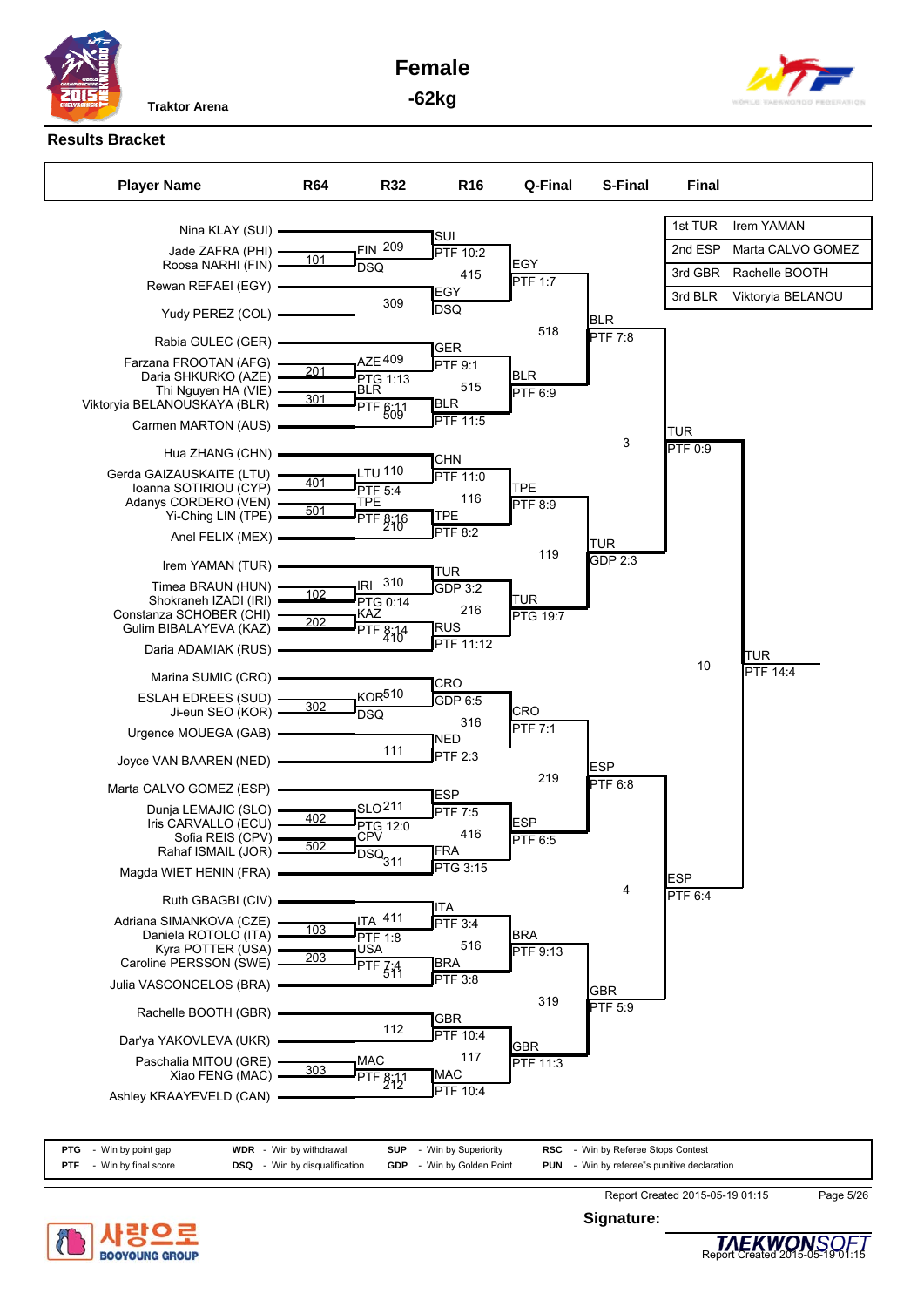**Female -67kg**





**Results Bracket**



| <b>PTG</b><br>Win by point gap   | <b>WDR</b><br>- Win by withdrawal       | <b>SUP</b><br>- Win by Superiority | <b>RSC</b> - Win by Referee Stops Contest          |  |
|----------------------------------|-----------------------------------------|------------------------------------|----------------------------------------------------|--|
| Win by final score<br><b>PTF</b> | - Win by disqualification<br><b>DSQ</b> | - Win by Golden Point<br>GDP       | <b>PUN</b> - Win by referee"s punitive declaration |  |



**Signature:**



Report Created 2015-05-19 01:15 Page 6/26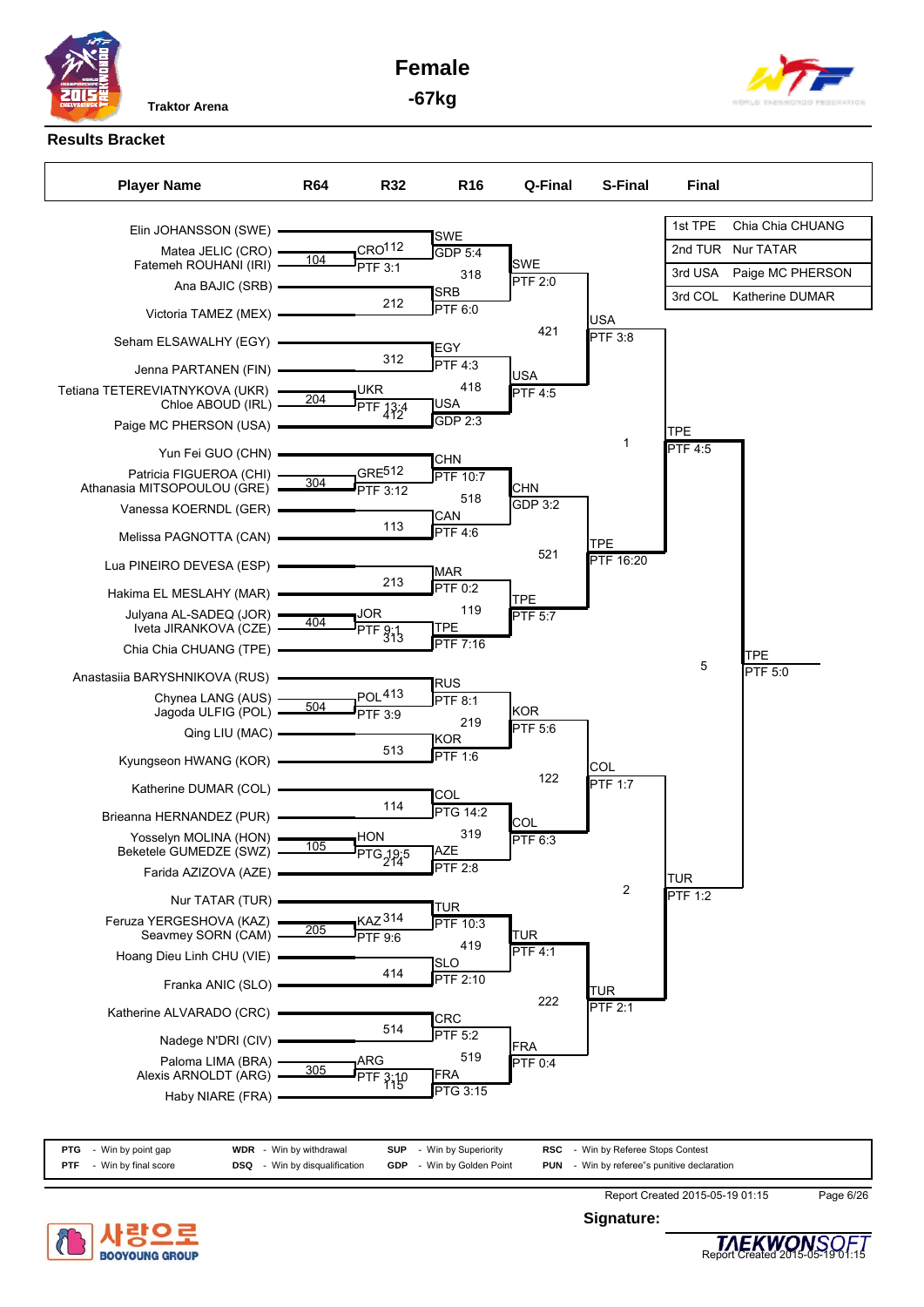**Female**



**-73kg**

### **Results Bracket**



| <b>PTG</b> | Win by point gap     | <b>WDR</b><br>- Win by withdrawal | <b>SUP</b><br>- Win by Superiority | <b>RSC</b> - Win by Referee Stops Contest             |  |
|------------|----------------------|-----------------------------------|------------------------------------|-------------------------------------------------------|--|
| <b>PTF</b> | - Win by final score | - Win by disqualification<br>DSQ  | - Win by Golden Point<br>GDP       | - Win by referee"s punitive declaration<br><b>PUN</b> |  |



**Signature:**



Report Created 2015-05-19 01:15 Page 7/26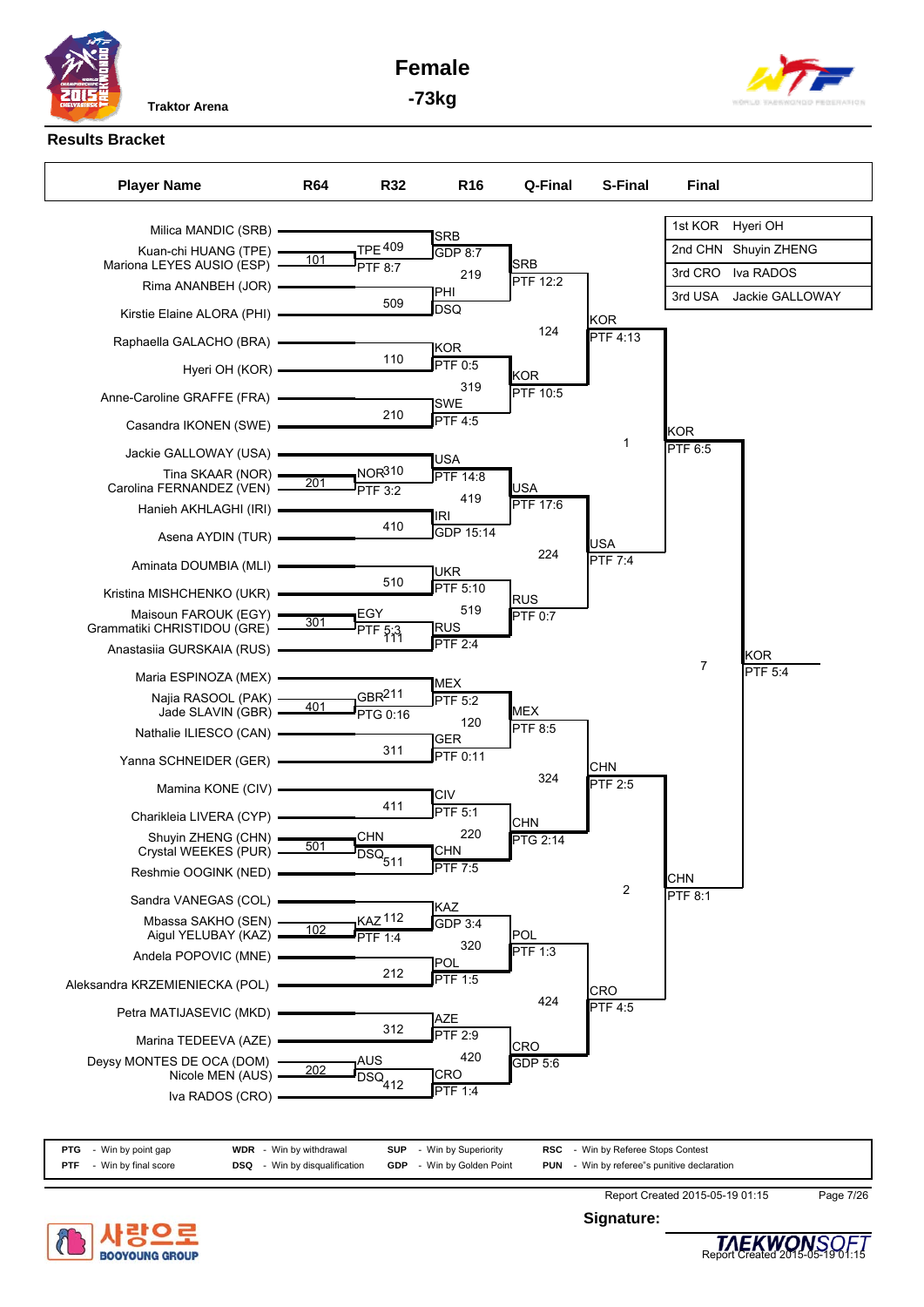

**Female +73kg**



**Results Bracket**



| PTG        | - Win by point gap   | <b>WDR</b> - Win by withdrawal       | <b>SUP</b> - Win by Superiority  | <b>RSC</b> - Win by Referee Stops Contest          |  |
|------------|----------------------|--------------------------------------|----------------------------------|----------------------------------------------------|--|
| <b>PTF</b> | - Win by final score | <b>DSQ</b> - Win by disqualification | <b>GDP</b> - Win by Golden Point | <b>PUN</b> - Win by referee"s punitive declaration |  |



**Signature:**



Report Created 2015-05-19 01:15 Page 8/26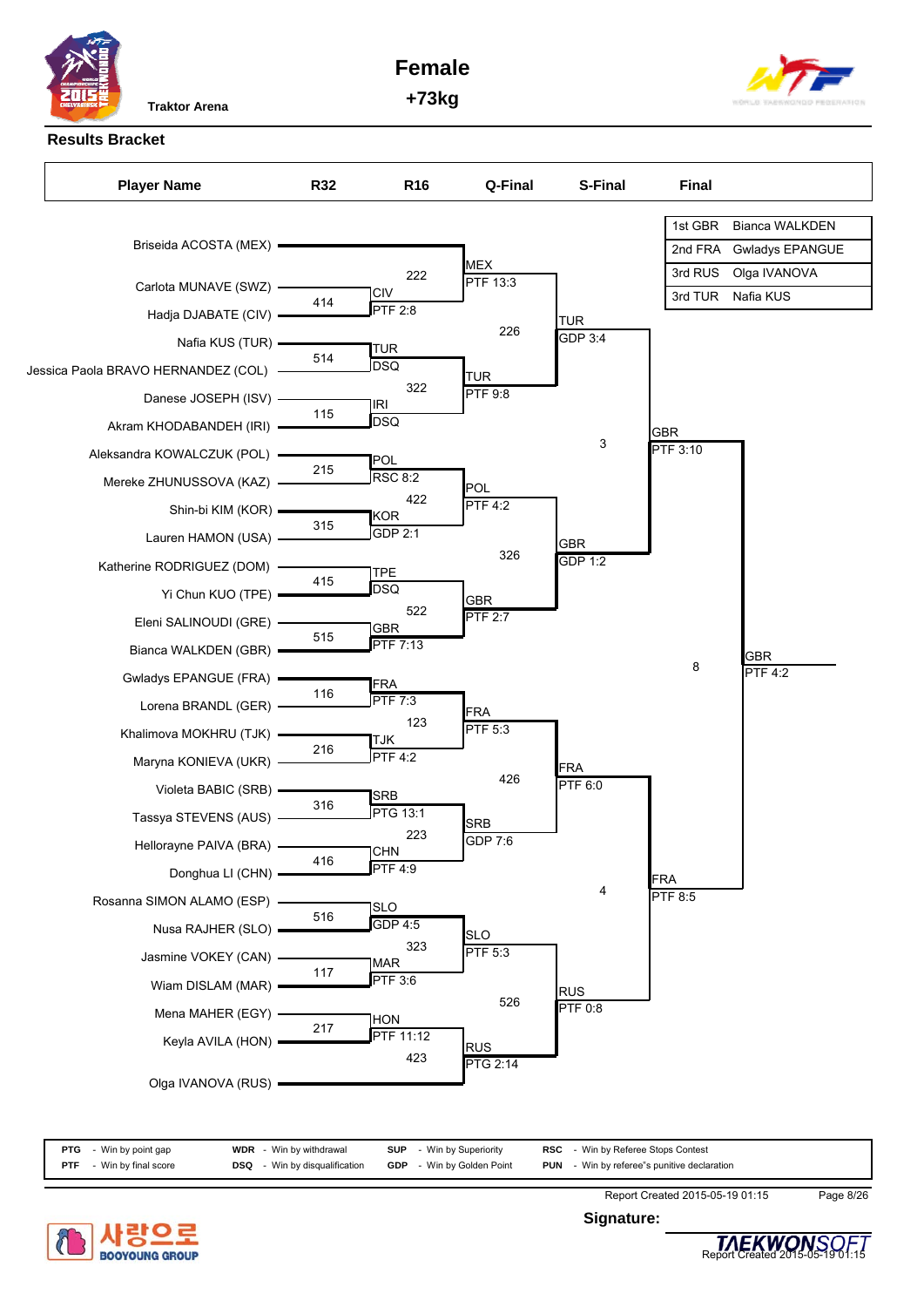

**Male -54kgGroup A**



### **Results Bracket**

| <b>Player Name</b>                            | R <sub>128</sub> | <b>R64</b>      | <b>R32</b>                    | R <sub>16</sub>               | Q-Final                | S-Final         | <b>Final</b>      |
|-----------------------------------------------|------------------|-----------------|-------------------------------|-------------------------------|------------------------|-----------------|-------------------|
| Cesar RODRIGUEZ (MEX) .                       |                  |                 | <b>TPE</b>                    |                               |                        | 1st KOR         | Tae-hun KIM       |
| Fabricio AREVALO (ECU) -                      | 101              | <b>TPE 105</b>  | PTF 7:10                      |                               |                        | 2nd RUS         | Stanislav DENISOV |
| I-yuan WEI (TPE) -<br>Antonio FLECCA (ITA) -  |                  | <b>PTF 1:10</b> | 317                           | <b>UZB</b><br>GDP 3:4         |                        | 3rd THA         | Ramnarong SAWEKWI |
| Sarvarbek SHERALIEV (UZB)                     |                  | 205             | <b>UZB</b><br><b>PTF 8:11</b> |                               |                        | 3rd BRA         | Venilton TEIXEIRA |
| Venilton TEIXEIRA (BRA) -                     |                  |                 |                               | 523                           | <b>BRA</b><br>PTF 7:11 |                 |                   |
| Aadil AL WAHAIBI (OMA) -                      |                  | 305             | <b>BRA</b><br>PTF 10:4        |                               |                        |                 |                   |
| Ming Wei NG (SIN) -                           |                  |                 | 417                           | <b>BRA</b><br><b>PTG 22:9</b> |                        |                 |                   |
| Max CATER (GBR) =                             |                  | 405             | <b>GBR</b><br>DSQ             |                               |                        | <b>BRA</b>      |                   |
| Mikayil ALIYEV (AZE) -                        |                  |                 |                               |                               | 127                    | <b>PTG 21:7</b> |                   |
| Daler ALMATOV (TJK)                           |                  | 505             | AZE<br><b>PTF 10:7</b>        | <b>AZE</b>                    |                        |                 |                   |
| Xinxin HONG (CHN) -                           |                  |                 | 517<br>CHN                    | GDP 9:8                       |                        |                 |                   |
| Tumenbayar MOLOM (MGL)                        |                  | 106             | GDP 6:5                       |                               | <b>IRL</b>             |                 |                   |
| Jack WOOLLEY (IRL) -                          |                  |                 |                               | 124                           | PTF 13:21              |                 |                   |
| Kaloyan BINEV (BUL) -                         |                  | 206             | <b>IRL</b><br><b>PTF 12:4</b> |                               |                        |                 |                   |
| Aleksandr KUVARZIN (TKM) -                    |                  |                 | 118                           | <b>IRL</b><br><b>PTF 8:6</b>  |                        |                 |                   |
| Logan GERICK (USA) -                          |                  | 306             | TKM<br><b>PTF 14:8</b>        |                               |                        |                 | <b>RUS</b>        |
| Stepan DIMITROV (MDA) -                       |                  |                 | MDA                           |                               |                        | 5               | PTF 17:20         |
| Nilton Gilman CORTE REAL DE JESUS LEMOS (TLS) |                  | 406             | <b>PTG 13:1</b>               | <b>MDA</b>                    |                        |                 |                   |
| Dinh Cuong NGUYEN (VIE) -                     |                  |                 | 218<br>VIE                    | PTG 13:0                      |                        |                 |                   |
| Arnold OWONE (GAB)                            |                  | 506             | GDP 6:5                       |                               | <b>WTF</b>             |                 |                   |
| Malik ABU ALROB (PLE) -                       |                  |                 | PLE                           | 224                           | <b>PTF 2:9</b>         |                 |                   |
| Danial MOHD AZRI (MAS) -                      |                  | 107             | DSQ                           | <b>WTF</b>                    |                        |                 |                   |
| Youcef KHALFALLAH (ALG) -                     |                  |                 | 318<br><b>NVTF</b>            | PTF 8:15                      |                        |                 |                   |
| Mourad LAACHRAOUI (WTF) -                     |                  | 207             | DSQ                           |                               |                        | <b>RUS</b>      |                   |
| Camilo PEREZ (CHI)                            |                  |                 | CHI                           |                               | 227                    | PTF 8:10        |                   |
| Leon Bernard RANDRIAMAHAVONJY (MAD)           |                  | 307             | DSQ                           | <b>CHI</b>                    |                        |                 |                   |
| Maksym SUKHOMLIN (UKR)                        |                  |                 | 418<br><b>TUR</b>             | <b>PTF 11:7</b>               |                        |                 |                   |
| Mehmet DOLAS (TUR)                            |                  | 407             | PTF 3:7                       |                               | <b>RUS</b>             |                 |                   |
| Joan NUNEZ (PUR) -                            |                  |                 | LES                           | 324                           | GDP 7:8                |                 |                   |
| Lehlohonolo MOTUMI (LES)                      |                  | 507             | DSQ                           | RUS                           |                        |                 |                   |
| Stephane AUDIBERT (FRA)                       |                  |                 | 518<br>∣RUS                   | <b>PTG 4:17</b>               |                        |                 |                   |
| Stanislav DENISOV (RUS)                       |                  | 108             | <b>PTF 8:13</b>               |                               |                        |                 |                   |



Report Created 2015-05-19 01:15 Page 9/26 **Signature:**

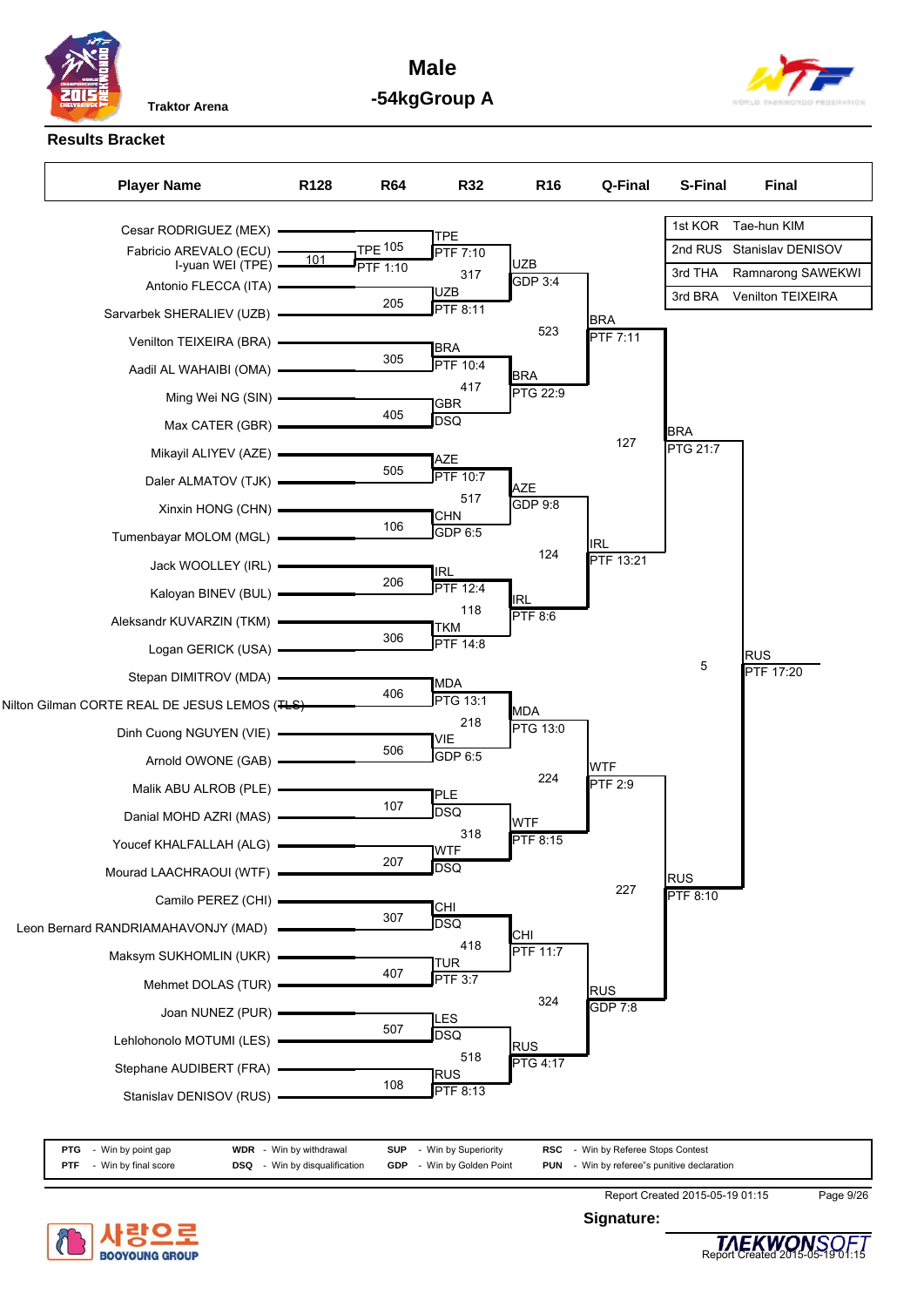**Male -54kgGroup B**



# **Results Bracket**

| <b>Player Name</b>                       | R <sub>128</sub> | <b>R64</b>      | R32                     | R <sub>16</sub>        | Q-Final               | <b>S-Final</b>          | <b>Final</b>              |
|------------------------------------------|------------------|-----------------|-------------------------|------------------------|-----------------------|-------------------------|---------------------------|
| Jesus TORTOSA CABRERA (ESP)              |                  |                 |                         |                        |                       | 1st KOR                 | Tae-hun KIM               |
| Hueesin AL IEDANI (IRQ)                  |                  | $IRQ$ 208       | <b>ESP</b><br>PTF 12:5  |                        |                       |                         | 2nd RUS Stanislav DENISOV |
| Som DANDOTIYA (IND)                      | 201              | PTG 23:5        | 119                     | <b>ESP</b><br>GDP 14:2 |                       | 3rd THA                 | Ramnarong SAWEKWI         |
| Martin NDUWAYEZU (RWA)                   |                  | 308             | <b>NED</b><br>PTF 10:14 |                        |                       | 3rd BRA                 | Venilton TEIXEIRA         |
| Soufyan AKABBOUZ (NED)                   |                  |                 |                         | 424                    | <b>THA</b><br>PTF 5:6 |                         |                           |
| Ramnarong SAWEKWIHAREE (THA) .           |                  | 408             | THA<br><b>PTF 8:4</b>   |                        |                       |                         |                           |
| Jenar TORILLOS (PHI) -                   |                  |                 | 219                     | THA<br><b>PTF 18:8</b> |                       |                         |                           |
|                                          |                  | 508             | <b>CRO</b>              |                        |                       |                         |                           |
| Marko MALJKOVIC (CRO) -                  |                  |                 | DSQ                     |                        | 327                   | THA                     |                           |
| Georgios SIMITSIS (GRE) -                |                  | 109             | <b>GRE</b>              |                        |                       | PTF 13:8                |                           |
| Terrance ASARE (GHA) -                   |                  |                 | <b>DSQ</b><br>319       | <b>JPN</b>             |                       |                         |                           |
| Solomon DEMSE (ETH) -                    |                  |                 | <b>JPN</b>              | PTF 12:21              |                       |                         |                           |
| Takaya NAKAGAWA (JPN) -                  |                  | 209             | PTF 10:15               |                        | JPN                   |                         |                           |
| Moustapha KAMA (SEN) =                   |                  |                 | <b>SEN</b>              | 524                    | PTF 16:13             |                         |                           |
| Rommel QUINTANILLA (PER)                 |                  | 309             | PTF 12:2                | <b>COL</b>             |                       |                         |                           |
| Yahya MANSOOR ALI (YEM) -                |                  |                 | 419<br>COL              | PTF 12:14              |                       |                         |                           |
| Duvan AVELLA (COL) -                     |                  | 409             | DSQ                     |                        |                       |                         | KOR                       |
| Sergej KOLB (GER) -                      |                  |                 | <b>GER</b>              |                        |                       | 6                       | PTF 2:6                   |
| Aaron Francois KOBENAN (CIV) .           |                  | 509             | PTF 12:7                | AFG                    |                       |                         |                           |
|                                          |                  |                 | 519<br><b>AFG</b>       | GDP 8:9                |                       |                         |                           |
| Wahab ZAZAI (AFG) -                      |                  | 110             | DSQ                     |                        |                       |                         |                           |
| Mohammad KAZEMI (IRI) -                  |                  |                 |                         | 125                    | IRI<br>PTG 6:19       |                         |                           |
| Georgios NICOLAOU (CYP)                  |                  | 210             | IRI<br><b>PTF 15:5</b>  |                        |                       |                         |                           |
| Ulukbek MURATALIEV (KGZ) =               |                  |                 | 120                     | IRI<br><b>PTG 15:0</b> |                       |                         |                           |
| Tyler MUSCAT (CAN) -                     |                  | 310             | CAN<br>PTF 2:9          |                        |                       |                         |                           |
| Almuatasembellah ABUZAID (JOR)           |                  |                 |                         |                        | 427                   | <b>KOR</b><br>PTF 10:11 |                           |
|                                          |                  | 410             | <b>JOR</b><br>JDSQ      |                        |                       |                         |                           |
| Alfred MADOME (BOT)                      |                  |                 | 220                     | JOR<br>PTF 8:5         |                       |                         |                           |
| Hashim ELNOUR (SUD)                      |                  | 510             | BLR<br><b>DSQ</b>       |                        |                       |                         |                           |
| Illia KOKSHYNTSAU (BLR)                  |                  |                 |                         | 225                    | <b>KOR</b>            |                         |                           |
| Gadi Liel HAIMOVITS (ISR)                |                  | 111             | <b>ISR</b>              |                        | PTG 2:15              |                         |                           |
| Moaz NABIL (EGY)                         |                  |                 | PTF 8:6<br>320          | KOR                    |                       |                         |                           |
| Bailey LEWIS (AUS)<br>Yeldos YSKAK (KAZ) | 301              | AUS<br>TF 11:10 | KOR]                    | PTG 2:15               |                       |                         |                           |
| Tae-hun KIM (KOR) -                      |                  |                 | <b>RSC 0:6</b>          |                        |                       |                         |                           |
|                                          |                  |                 |                         |                        |                       |                         |                           |

| <b>PTG</b> | Win by point gap   | <b>WDR</b> - Win by withdrawal       | SUP<br>- Win by Superiority      | <b>RSC</b> - Win by Referee Stops Contest          |  |
|------------|--------------------|--------------------------------------|----------------------------------|----------------------------------------------------|--|
| <b>PTF</b> | Win by final score | <b>DSQ</b> - Win by disqualification | <b>GDP</b> - Win by Golden Point | <b>PUN</b> - Win by referee"s punitive declaration |  |





**Signature:**

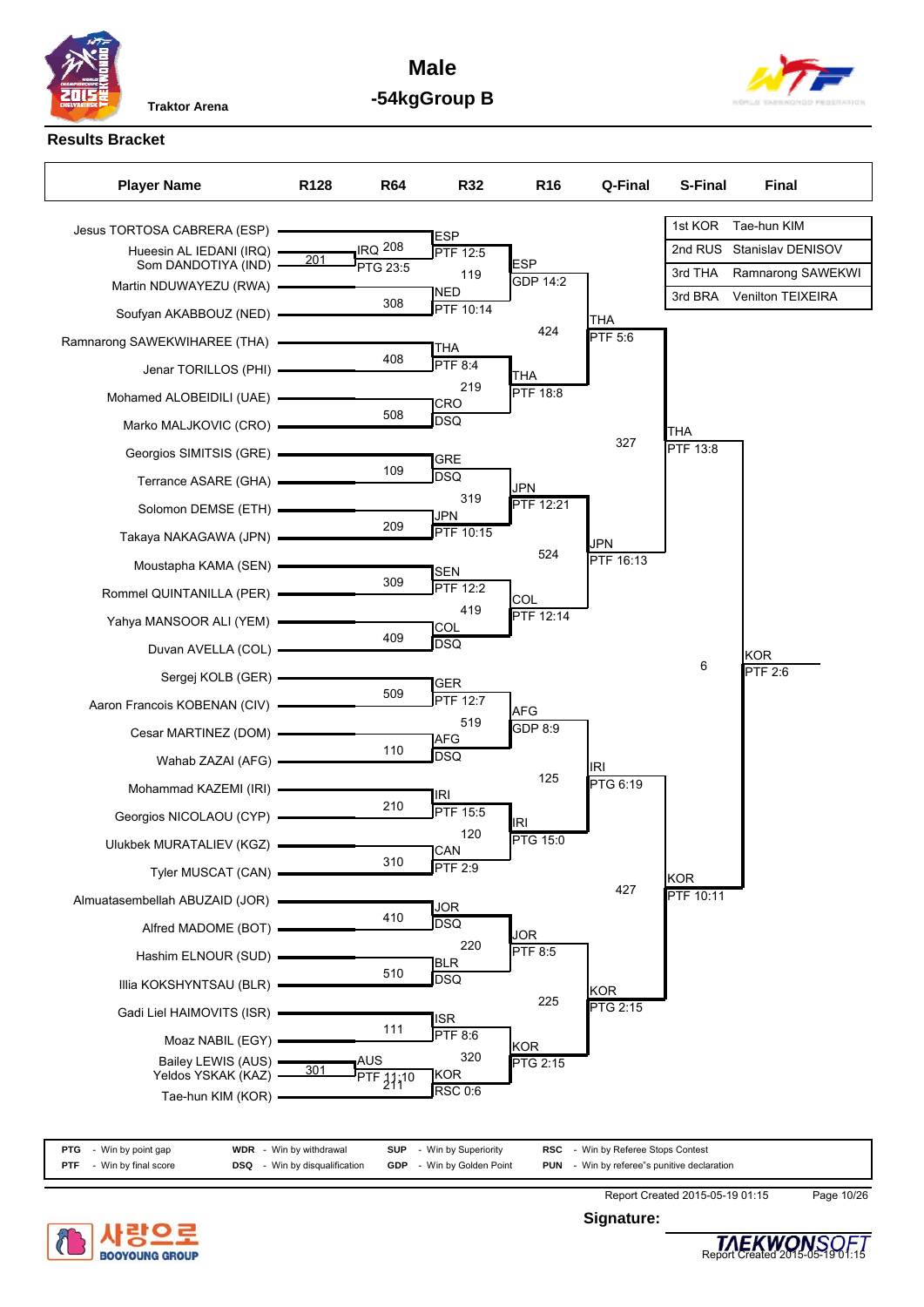

**Male -54kg Final**



# **Results Bracket**

| <b>Player Name</b>                               | Final            |                        |         |                           |
|--------------------------------------------------|------------------|------------------------|---------|---------------------------|
|                                                  |                  |                        |         | 1st KOR Tae-hun KIM       |
|                                                  |                  |                        |         | 2nd RUS Stanislav DENISOV |
|                                                  |                  |                        | 3rd THA | Ramnarong SAWEKWI         |
|                                                  |                  |                        |         | 3rd BRA Venilton TEIXEIRA |
| Stanislav DENISOV (RUS) -<br>Tae-hun KIM (KOR) - | $\boldsymbol{9}$ | KOR<br><b>PTF 7:14</b> |         |                           |
|                                                  |                  |                        |         |                           |

| PTG        | Win by point gap   | <b>WDR</b> - Win by withdrawal       | <b>SUP</b><br>- Win by Superiority | <b>RSC</b> - Win by Referee Stops Contest          |  |
|------------|--------------------|--------------------------------------|------------------------------------|----------------------------------------------------|--|
| <b>PTF</b> | Win by final score | <b>DSQ</b> - Win by disqualification | - Win by Golden Point<br>GDP       | <b>PUN</b> - Win by referee"s punitive declaration |  |



**Signature:**



Report Created 2015-05-19 01:15 Page 11/26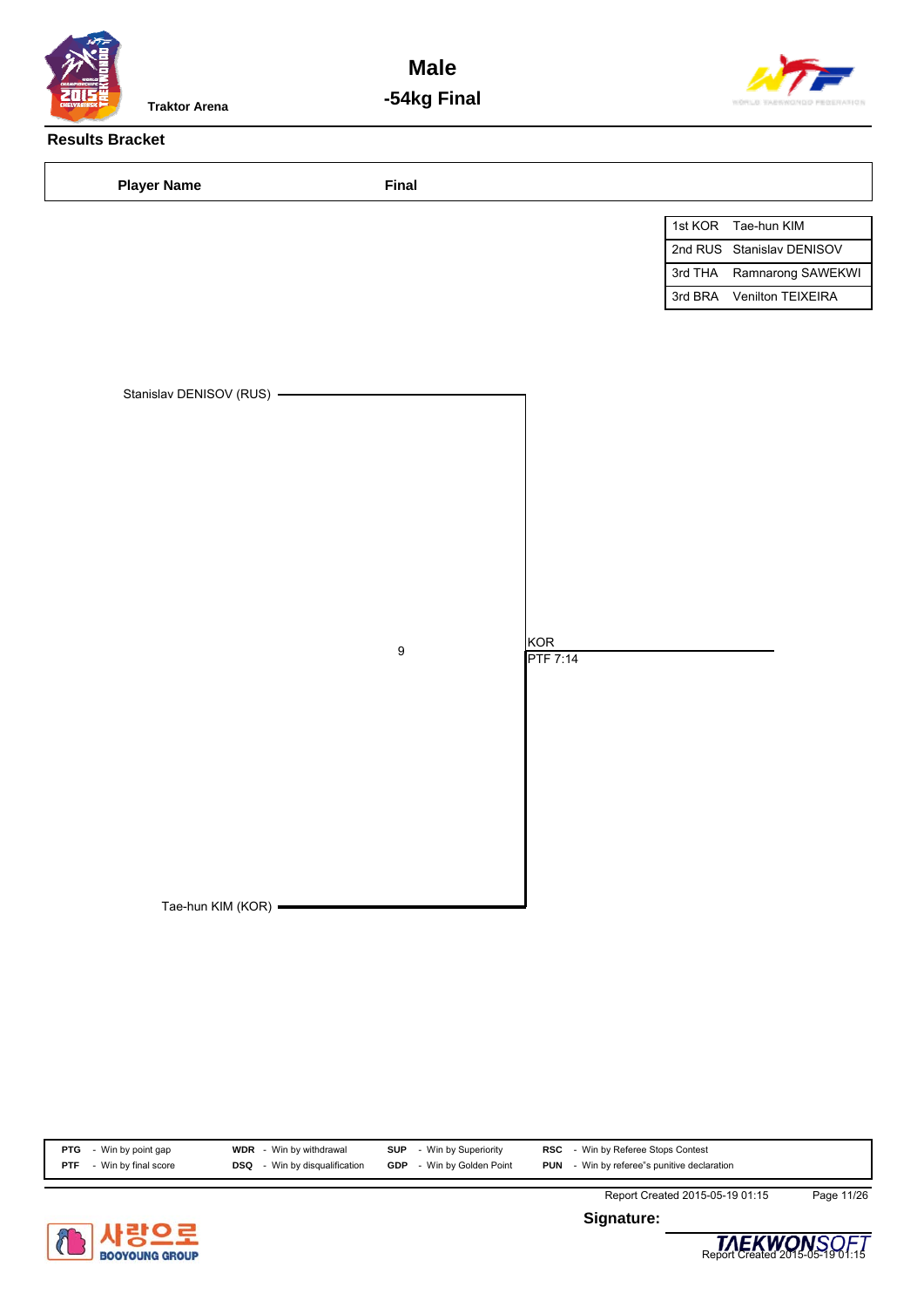**Male -58kgGroup A**



# **Results Bracket**

| <b>Player Name</b>                             | R <sub>128</sub> | <b>R64</b>                                  | <b>R32</b>        | R <sub>16</sub>        | Q-Final         | <b>S-Final</b> | <b>Final</b>             |
|------------------------------------------------|------------------|---------------------------------------------|-------------------|------------------------|-----------------|----------------|--------------------------|
| Farzan ASHOUR ZADEH FALLAH (IRI) -             |                  |                                             |                   |                        |                 | 1st IRI        | Farzan ASHOUR ZAD        |
| Egers ALIU (ALB) -                             |                  | <b>KGZ405</b>                               | IRI<br>PTG 17:3   |                        |                 |                | 2nd WTF Si Mohamed KETBI |
| Almaz TOKTOMATOV (KGZ)                         | 101              | GDP 10:11                                   | 215               | <b>IRI</b><br>PTF 14:6 |                 | 3rd CHN        | Shuai ZHAO               |
| Chester PERALTA (ECU)                          |                  | 505                                         | ECU               |                        |                 | 3rd RUS        | Ruslan POISEEV           |
| Mohammad QATANANI (SWE)                        |                  |                                             | DSQ               | 120                    | IRI             |                |                          |
| Nutthawee KLOMPONG (THA)                       |                  |                                             | THA               |                        | <b>PTF 11:1</b> |                |                          |
| Elsadig ELBADAWI (SUD) -                       |                  | 106                                         | <b>DSQ</b>        | THA                    |                 |                |                          |
| Stanislav STAYKOV (BUL)                        |                  |                                             | 315<br><b>MDA</b> | PTF 6:5                |                 |                |                          |
| Vadim DIMITROV (MDA) -                         |                  | 206                                         | PTF 2:9           |                        |                 | IRI            |                          |
| Elsaid SHAWKY (EGY) -                          |                  |                                             |                   |                        | 322             | PTF 9:2        |                          |
| Phinias DZINGI (ZIM) -                         | 201              | <b>KSA306</b>                               | EGY<br>PTF 10:7   |                        |                 |                |                          |
| Mubarak ALSHAREEF (KSA)                        |                  | DSQ                                         | 415               | <b>EGY</b><br>PTF 14:1 |                 |                |                          |
| Isah Abubakar ADAMU (NGR)                      |                  | 406                                         | POL<br>DSQ        |                        |                 |                |                          |
| Eryk RODZIK (POL)                              |                  |                                             |                   | 220                    | MEX             |                |                          |
| Frederico MUIANGA (MOZ)                        |                  |                                             | <b>GUA</b>        |                        | PTF 3:5         |                |                          |
| Francisco PALACIOS (GUA) -                     |                  | 506                                         | PTG 4:16          | MEX                    |                 |                |                          |
| Sebastian NAVEA (CHI)<br>Yu-Tai WU (RSA) -     | 301              | CHI                                         | 515<br><b>MEX</b> | <b>PTF 7:9</b>         |                 |                |                          |
| Carlos NAVARRO (MEX) -                         |                  | $\overline{DSQ}_{107}$                      | <b>PTF 2:9</b>    |                        |                 |                | IRI                      |
| Lucas GUZMAN (ARG) -                           |                  |                                             |                   |                        |                 | 3              | GDP 12:11                |
| Natsagdorj ACHITKHUU (MGL) ·                   | 401              | MGL <sup>207</sup>                          | ARG<br>PTF 6:1    |                        |                 |                |                          |
| Hussain ALMAAZMI (UAE)                         |                  | <b>DSQ</b>                                  | 116               | ARG<br>PTF 16:15       |                 |                |                          |
| Huseyin BEZCI (TUR) -                          |                  | 307                                         | KOR<br>PTG 7:19   |                        |                 |                |                          |
| Gang-min CHO (KOR)                             |                  |                                             |                   | 320                    | <b>ARG</b>      |                |                          |
| Romain TROLLIET (ALG) -                        |                  |                                             | <b>TPE</b>        |                        | <b>PTF 4:2</b>  |                |                          |
| Kuang Wu HOU (TPE) -                           |                  | 407                                         | <b>DSQ</b>        | TPE.                   |                 |                |                          |
| Moustapha ABAKAR (CHA) -<br>Teddy TENG (FPO) = | 501              | FPO<br>$\overline{PTF}$ $\frac{8.14}{5.15}$ | 216<br><b>FRA</b> | GDP 10:9               |                 |                |                          |
| Dylan CHELLAMOOTOO (FRA)                       |                  |                                             | <b>PTF 7:14</b>   |                        |                 | <b>RUS</b>     |                          |
| Luis PIE (DOM)                                 |                  |                                             |                   |                        | 422             | PTF 6:8        |                          |
| Omar HAJJAMI (MAR)                             |                  | <b>MAR108</b>                               | <b>MAR</b><br>DSQ |                        |                 |                |                          |
| Ashurov KADRIDDN (TJK)                         | 102              | PTF 16:14                                   | 316               | CIV<br><b>PTF 8:9</b>  |                 |                |                          |
| Charles MOUKETOU (GAB)                         |                  | 208                                         | <b>CIV</b>        |                        |                 |                |                          |
| Wasiu TADJOU (CIV)                             |                  |                                             | PTF 10:11         | 420                    | <b>RUS</b>      |                |                          |
| Yousef SHRIHA (LBA)                            |                  |                                             | PHI               |                        | <b>PTF 4:13</b> |                |                          |
| Francis Aaron AGOJO (PHI)                      |                  | 308                                         | PTF 19:20         | <b>RUS</b>             |                 |                |                          |
| Mohammad RUMMAN (JOR)<br>Josh CALLAND (GBR)    | 202              | <b>GBR</b>                                  | 416<br> RUS       | PTG 5:18               |                 |                |                          |
| Ruslan POISEEV (RUS)                           |                  | $\overline{DSQ}_{408}$                      | <b>PTF 12:15</b>  |                        |                 |                |                          |
|                                                |                  |                                             |                   |                        |                 |                |                          |

| PTG<br>- Win by point gap   | <b>WDR</b> - Win by withdrawal   | <b>SUP</b> - Win by Superiority  | <b>RSC</b> - Win by Referee Stops Contest          |
|-----------------------------|----------------------------------|----------------------------------|----------------------------------------------------|
| - Win by final score<br>PTF | - Win by disqualification<br>DSQ | <b>GDP</b> - Win by Golden Point | <b>PUN</b> - Win by referee"s punitive declaration |



Report Created 2015-05-19 01:15 Page 12/26

**Signature:**

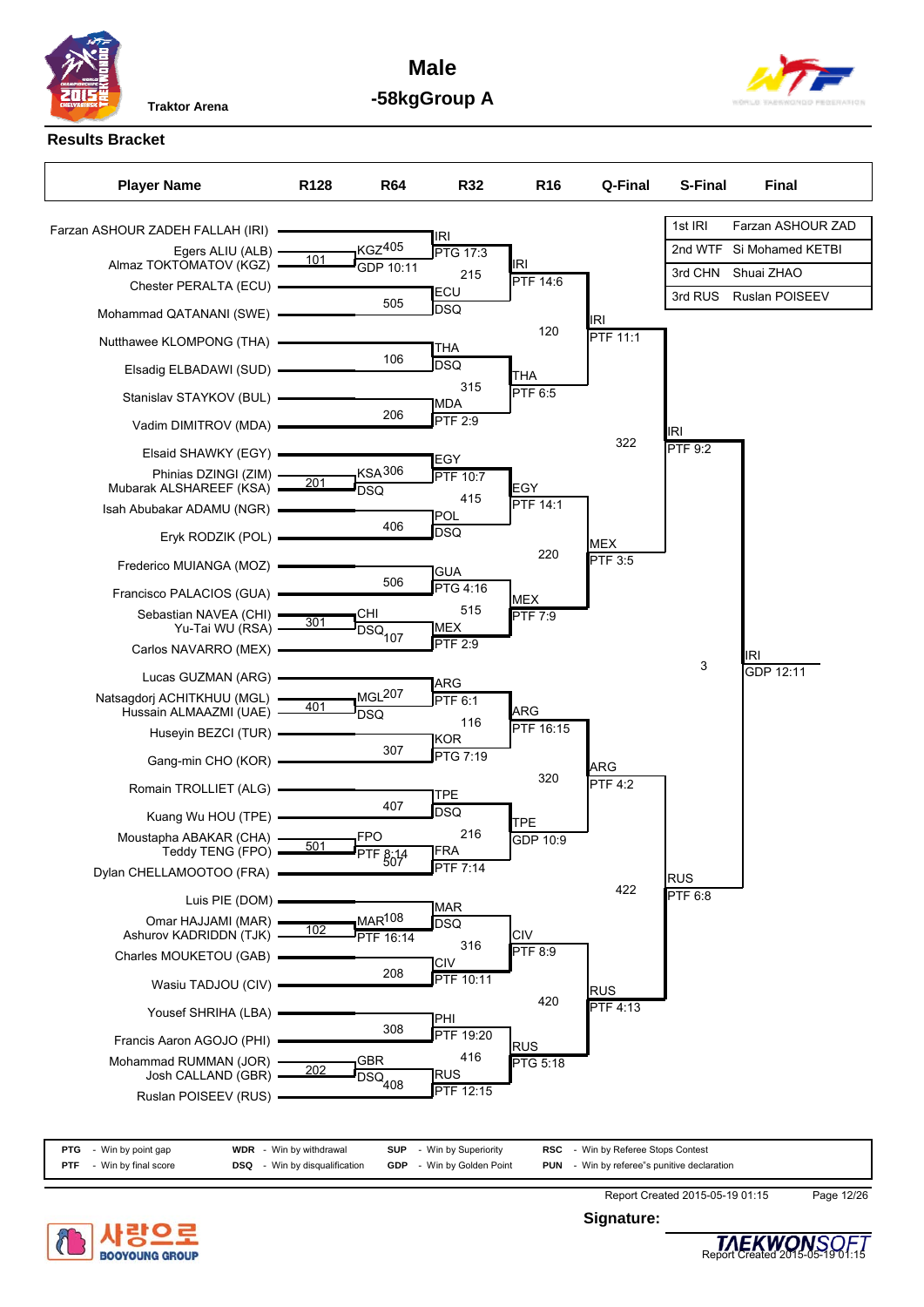**Male -58kgGroup B**



### **Results Bracket**



| PTG        | - Win by point gap   | <b>WDR</b> - Win by withdrawal   | <b>SUP</b><br>- Win by Superiority | <b>RSC</b> - Win by Referee Stops Contest          |  |
|------------|----------------------|----------------------------------|------------------------------------|----------------------------------------------------|--|
| <b>PTF</b> | - Win by final score | - Win by disqualification<br>DSQ | <b>GDP</b> - Win by Golden Point   | <b>PUN</b> - Win by referee"s punitive declaration |  |



**Signature:**



Report Created 2015-05-19 01:15 Page 13/26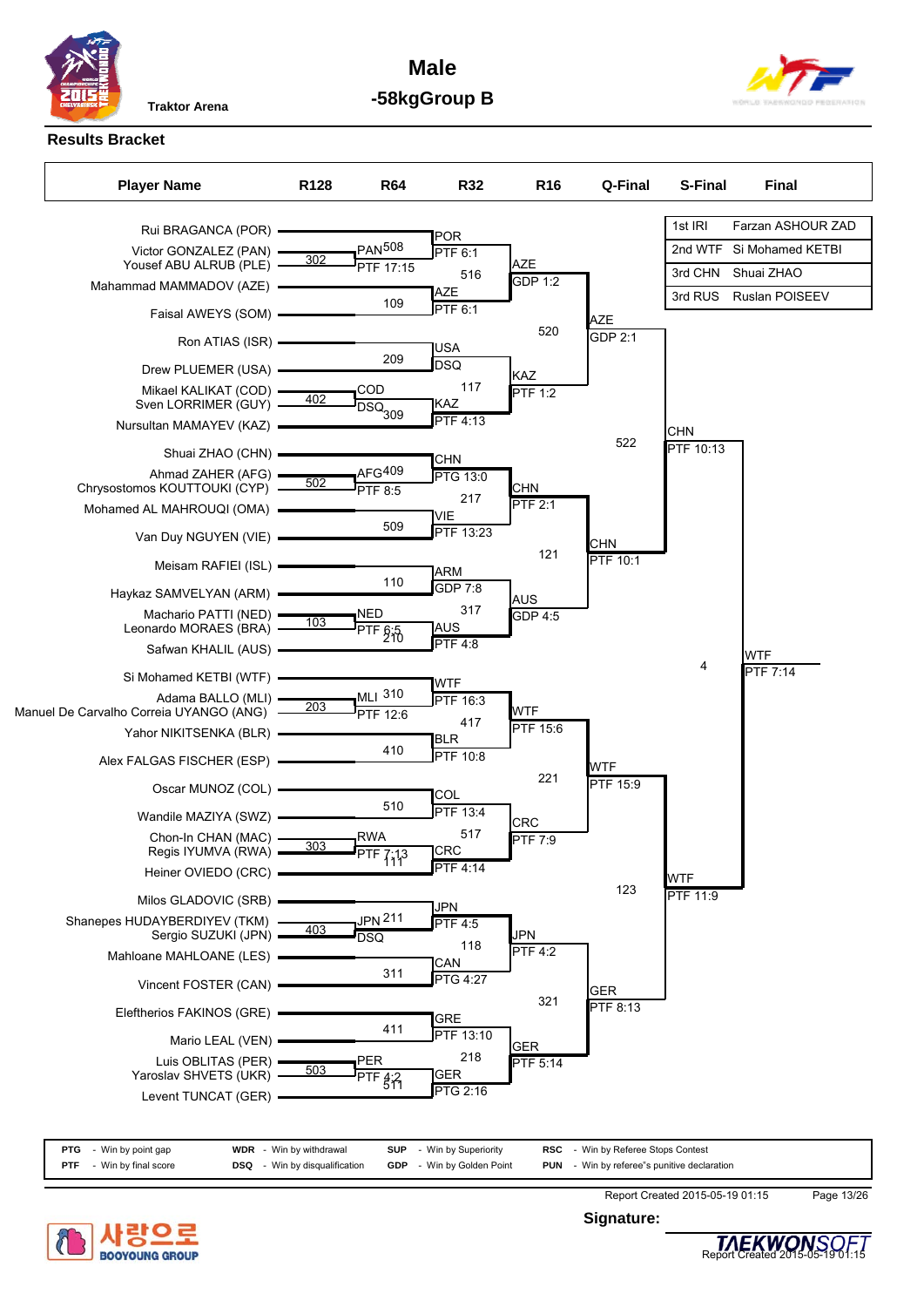

**Male -58kg Final**



# **Results Bracket**

| <b>Player Name</b>                 | Final   |                |         |                          |
|------------------------------------|---------|----------------|---------|--------------------------|
|                                    |         |                | 1st IRI | Farzan ASHOUR ZAD        |
|                                    |         |                |         | 2nd WTF Si Mohamed KETBI |
|                                    |         |                |         | 3rd CHN Shuai ZHAO       |
|                                    |         |                |         | 3rd RUS Ruslan POISEEV   |
| Farzan ASHOUR ZADEH FALLAH (IRI) - | $\,6\,$ | IRI<br>PTF 8:3 |         |                          |
| Si Mohamed KETBI (WTF) -           |         |                |         |                          |

| <b>PTG</b>         | WDR                     | <b>SUP</b>            | Win by Referee Stops Contest            |  |
|--------------------|-------------------------|-----------------------|-----------------------------------------|--|
| Win by point gap   | Win by withdrawal       | Win by Superiority    | RSC                                     |  |
| Win by final score | Win by disqualification | - Win by Golden Point | - Win by referee"s punitive declaration |  |
| <b>PTF</b>         | DSQ                     | <b>GDP</b>            | <b>PUN</b>                              |  |



**Signature:**



Report Created 2015-05-19 01:15 Page 14/26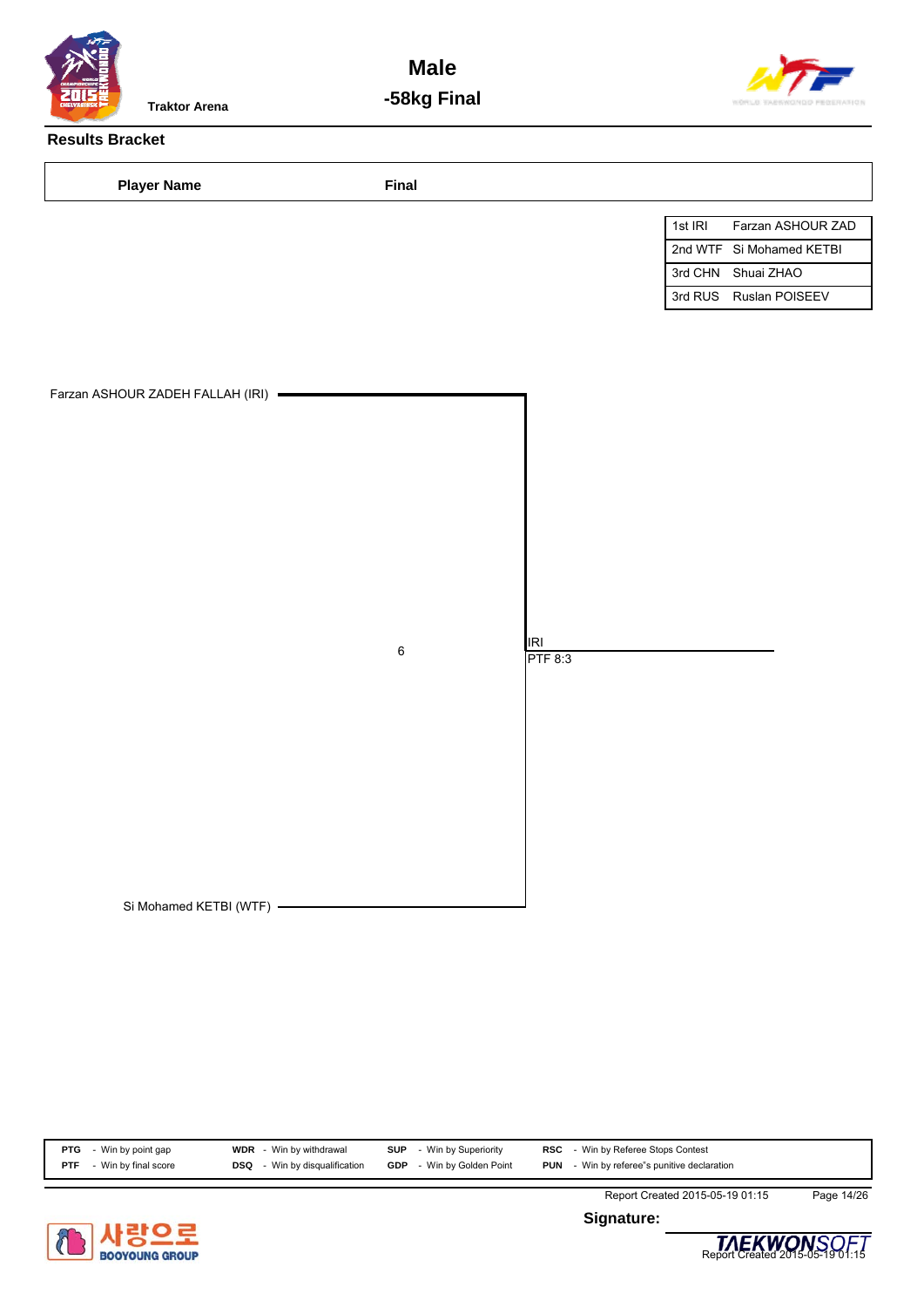

**Male -63kgGroup A**



#### **Results Bracket**



**PTG** - Win by point gap **WDR** - Win by withdrawal **SUP** - Win by Superiority **RSC** - Win by Referee Stops Contest **PTF** - Win by final score **DSQ** - Win by disqualification **GDP** - Win by Golden Point **PUN** - Win by referee"s punitive declaration



**Signature:**



Report Created 2015-05-19 01:15 Page 15/26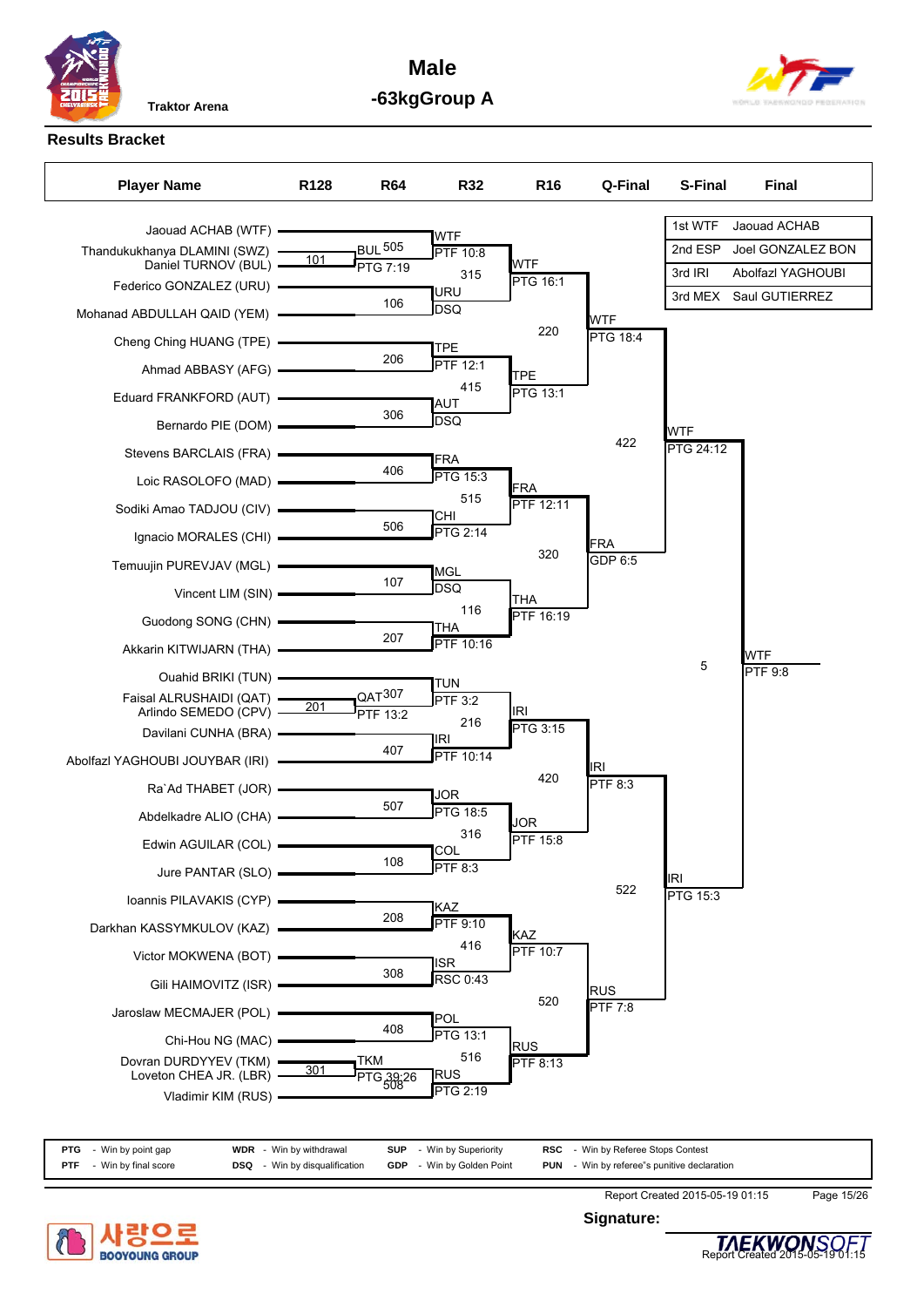**Male -63kgGroup B**



# **Results Bracket**

| <b>Player Name</b>                               | R <sub>128</sub> | <b>R64</b>         | <b>R32</b>                          | R <sub>16</sub>               | Q-Final                      | S-Final        | <b>Final</b>      |
|--------------------------------------------------|------------------|--------------------|-------------------------------------|-------------------------------|------------------------------|----------------|-------------------|
| Saul GUTIERREZ (MEX) =                           |                  |                    |                                     |                               |                              | 1st WTF        | Jaouad ACHAB      |
| Hakob GHAZARYAN (ARM) -                          | 401              | ARM <sup>109</sup> | <b>MEX</b><br>PTF 15:6              |                               |                              | 2nd ESP        | Joel GONZALEZ BON |
| Argen TASHANOV (KGZ) -<br>Jibreel MALIK (GUY) -  |                  | PTG 23:11          | 117                                 | <b>MEX</b><br><b>PTF 10:5</b> |                              | 3rd IRI        | Abolfazl YAGHOUBI |
| Yahor DUNAYEU (BLR) -                            |                  | 209                | <b>BLR</b><br>PTF 3:11              |                               |                              | 3rd MEX        | Saul GUTIERREZ    |
|                                                  |                  |                    |                                     | 121                           | <b>MEX</b><br><b>PTF 2:1</b> |                |                   |
| Andrei ROTARU (MDA) -                            |                  | 309                | <b>MDA</b><br>$\overline{PTF}$ 14:6 |                               |                              |                |                   |
| Butrint EJUPI (KOS) -                            |                  |                    | 217                                 | CAN<br>PTG 2:14               |                              |                |                   |
| Merab SHUKAKIDZE (GEO) =                         |                  | 409                | CAN                                 |                               |                              |                |                   |
| Siddhartha BHAT (CAN) =                          |                  |                    | <b>PTG 1:13</b>                     |                               | 123                          | <b>MEX</b>     |                   |
| Lovre BRECIC (CRO) -                             |                  | 509                | CRO                                 |                               |                              | PTF 9:7        |                   |
| Placide BAGABO (RWA) -                           |                  |                    | <b>PTG 14:1</b>                     | CRO                           |                              |                |                   |
| Marumo MOLOISANE (LES) -                         |                  |                    | 317<br><b>SRB</b>                   | PTG 16:3                      |                              |                |                   |
| Nikola VUCKOVIC (SRB) -                          |                  | 110                | PTF 9:11                            |                               | CRO                          |                |                   |
| Chase GRAHAM (USA) =                             |                  |                    | TJK                                 | 221                           | <b>PTF 11:2</b>              |                |                   |
| Odilbekov AKHMED (TJK) -                         |                  | 210                | PTF 6:8                             | EGY                           |                              |                |                   |
| Uno SANLI (SWE) -                                |                  |                    | 417<br>EGY                          | PTG 5:17                      |                              |                |                   |
| Mohamed ASAL (EGY) =                             |                  | 310                | <b>PTG 4:16</b>                     |                               |                              |                | <b>ESP</b>        |
| Mario SILVA (POR) -                              |                  |                    |                                     |                               |                              | 6              | GDP 5:6           |
| Mohanad SIRAG ELNOR (SUD) -                      |                  | 410                | <b>POR</b><br><b>DSQ</b>            |                               |                              |                |                   |
| Houcin ZAOUIA (NED) -                            |                  |                    | 517                                 | <b>POR</b><br>PTF 10:5        |                              |                |                   |
|                                                  |                  | 510                | UKR<br>GDP 8:9                      |                               |                              |                |                   |
| Vladyslav YARMACHEK (UKR)                        |                  |                    |                                     | 321                           | POR<br>PTF 11:3              |                |                   |
| Diego CAMACHO (ECU) -                            |                  | 111                | VEN<br>GDP 8:9                      |                               |                              |                |                   |
| Gustavo MACHADO (VEN) -                          |                  |                    | 118                                 | VEN                           |                              |                |                   |
| Lorenz CHAVEZ (PHI) -                            |                  | 211                | PHI                                 | PTF 11:6                      |                              |                |                   |
| Jordan GAYLE (GBR) -                             |                  |                    | <b>PTF</b> 18:16                    |                               | 223                          | <b>ESP</b>     |                   |
| Joel GONZALEZ BONILLA (ESP)                      |                  |                    | <b>ESP</b>                          |                               |                              | <b>PTF 0:1</b> |                   |
| Shahid AKBAR (PAK) -                             |                  | 311                | <b>PTG 14:1</b>                     | <b>ESP</b>                    |                              |                |                   |
| Oumar SISSOKO (MLI)                              |                  |                    | 218<br>AUS                          | PTF 10:5                      |                              |                |                   |
| Thomas AUGER (AUS) -                             |                  | 411                | PTF 13:19                           |                               | <b>ESP</b>                   |                |                   |
| Simone CRESCENZI (ITA)                           |                  |                    | ITA                                 | 421                           | <b>PTF 4:3</b>               |                |                   |
| Omer R. EVEZ (TUR) -                             |                  | 511                | PTF 14:12                           | KOR                           |                              |                |                   |
| Visar PITUSHI (ALB) -                            | 501              | <b>RSA</b>         | 318                                 | PTF 4:15                      |                              |                |                   |
| Lesego MAPONYANE (RSA) -<br>Dae-hoon LEE (KOR) - |                  | TG 7:19            | KOR<br>PTG 2:15                     |                               |                              |                |                   |
|                                                  |                  |                    |                                     |                               |                              |                |                   |

| <b>PTG</b> - Win by point gap      | <b>WDR</b> - Win by withdrawal       | <b>SUP</b> - Win by Superiority  | <b>RSC</b> - Win by Referee Stops Contest          |  |
|------------------------------------|--------------------------------------|----------------------------------|----------------------------------------------------|--|
| - Win by final score<br><b>PTF</b> | <b>DSQ</b> - Win by disqualification | <b>GDP</b> - Win by Golden Point | <b>PUN</b> - Win by referee"s punitive declaration |  |



**Signature:**



Report Created 2015-05-19 01:15 Page 16/26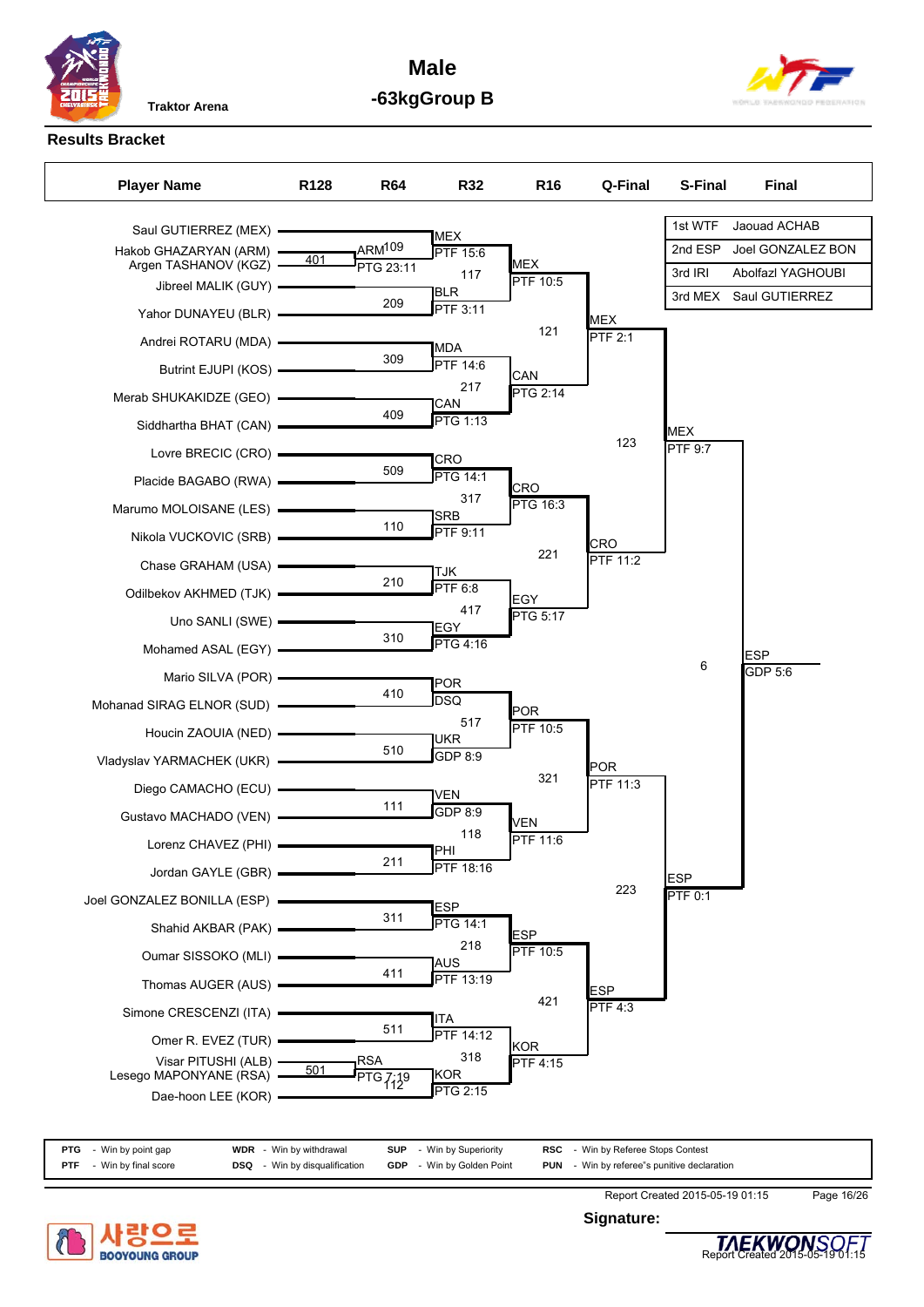

**Male -63kg Final**



# **Results Bracket**

| <b>Player Name</b>          | Final |                              |                              |
|-----------------------------|-------|------------------------------|------------------------------|
|                             |       |                              | 1st WTF<br>Jaouad ACHAB      |
|                             |       |                              | 2nd ESP<br>Joel GONZALEZ BON |
|                             |       |                              | 3rd IRI<br>Abolfazl YAGHOUBI |
|                             |       |                              | 3rd MEX Saul GUTIERREZ       |
| Jaouad ACHAB (WTF) =        | 11    | <b>WTF</b><br><b>PTF 7:6</b> |                              |
|                             |       |                              |                              |
| Joel GONZALEZ BONILLA (ESP) |       |                              |                              |

| <b>PTG</b> - Win by point gap | <b>WDR</b> - Win by withdrawal       | <b>SUP</b> - Win by Superiority  | <b>RSC</b> - Win by Referee Stops Contest          |  |
|-------------------------------|--------------------------------------|----------------------------------|----------------------------------------------------|--|
| - Win by final score<br>PTF   | <b>DSQ</b> - Win by disqualification | <b>GDP</b> - Win by Golden Point | <b>PUN</b> - Win by referee"s punitive declaration |  |



**Signature:**



Report Created 2015-05-19 01:15 Page 17/26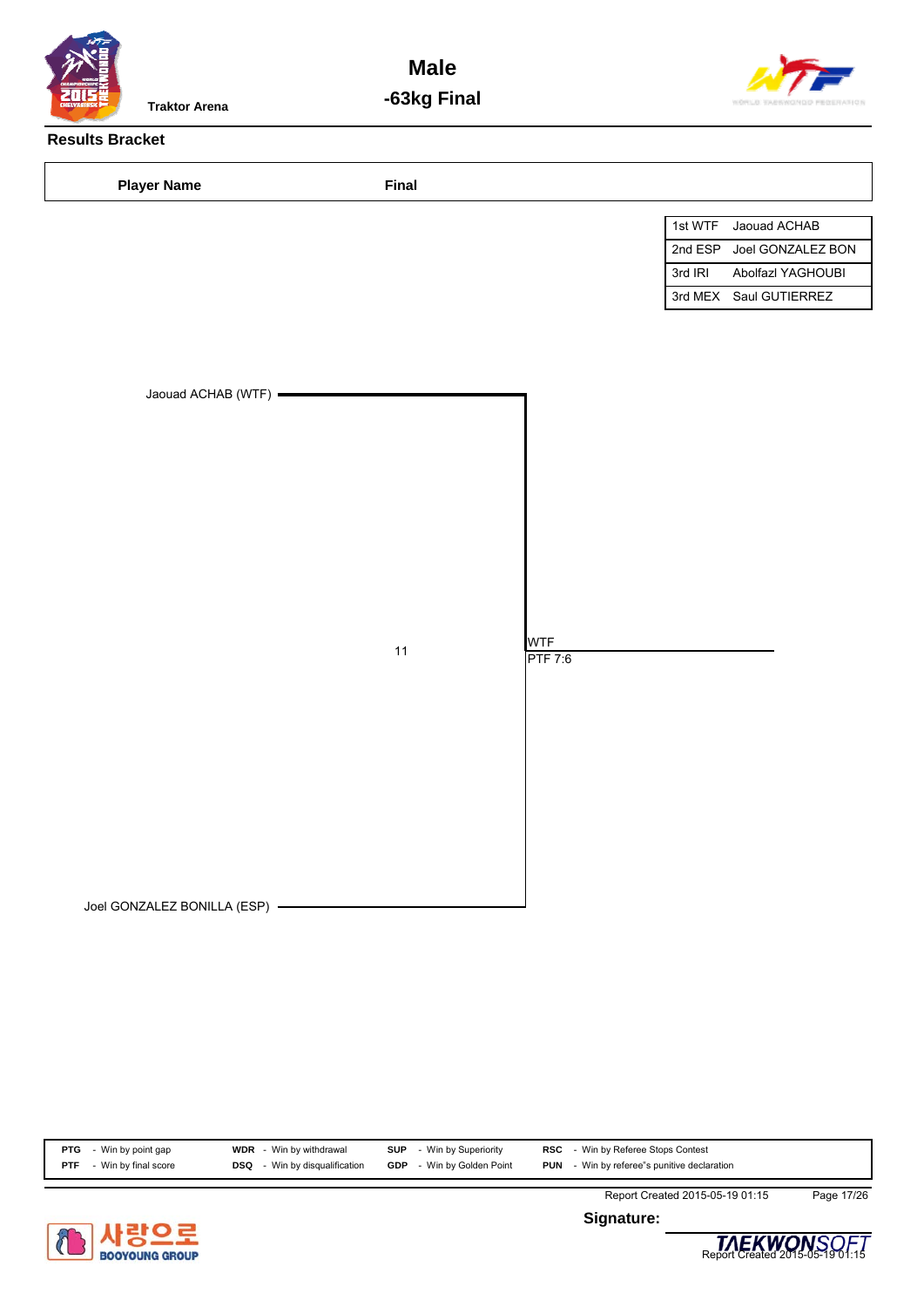**Male -68kgGroup A**



**Results Bracket**



|            | <b>PTG</b> - Win by point gap | <b>WDR</b> - Win by withdrawal       | <b>SUP</b> - Win by Superiority  | <b>RSC</b> - Win by Referee Stops Contest          |  |
|------------|-------------------------------|--------------------------------------|----------------------------------|----------------------------------------------------|--|
| <b>PTF</b> | - Win by final score          | <b>DSQ</b> - Win by disqualification | <b>GDP</b> - Win by Golden Point | <b>PUN</b> - Win by referee"s punitive declaration |  |



Report Created 2015-05-19 01:15 Page 18/26

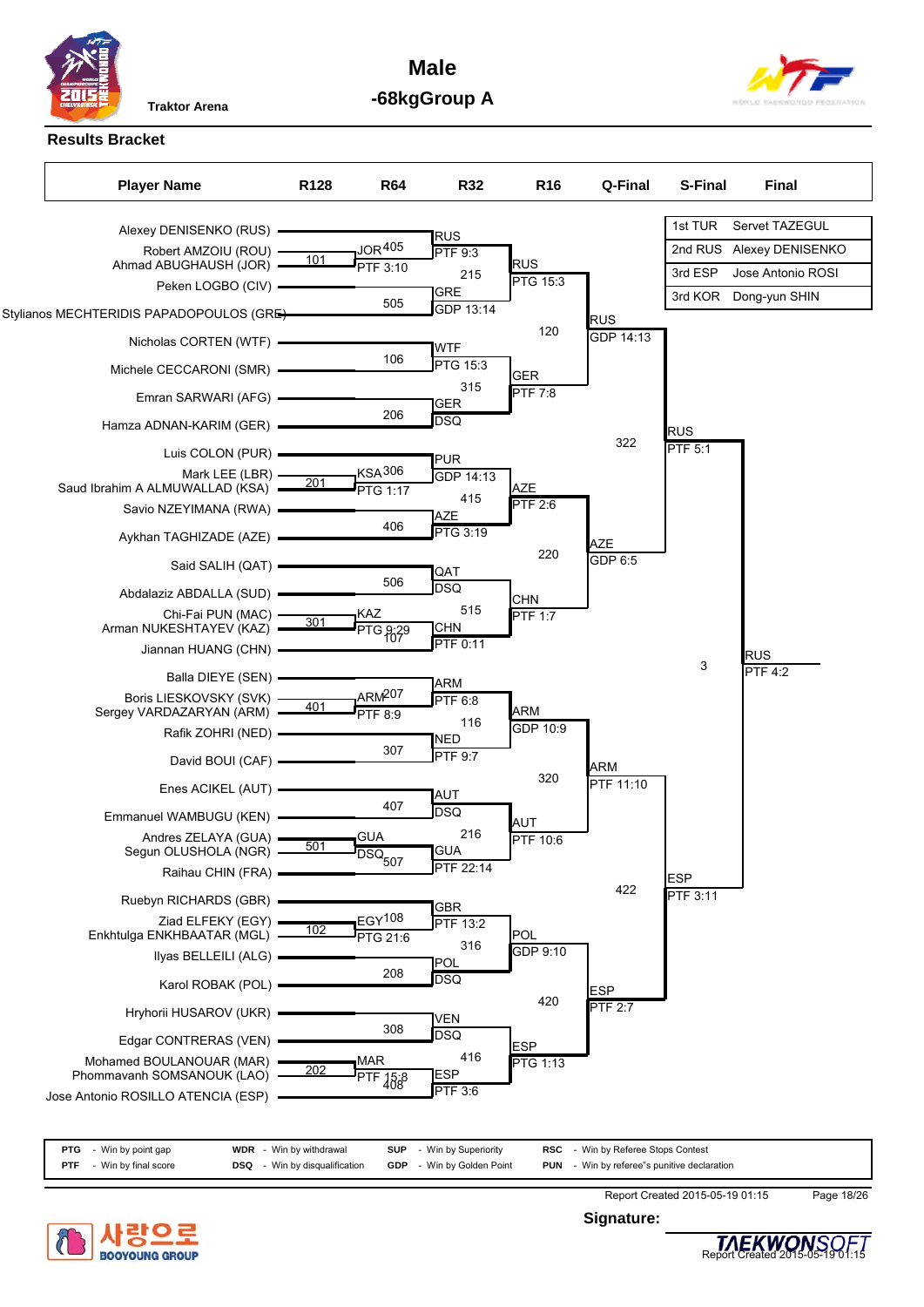

**Male -68kgGroup B**



**Results Bracket**



| PTG        | - Win by point gap | WDR        | - Win by withdrawal       | <b>SUP</b> | - Win by Superiority  | RSC        | - Win by Referee Stops Contest          |
|------------|--------------------|------------|---------------------------|------------|-----------------------|------------|-----------------------------------------|
| <b>PTF</b> | Win by final score | <b>DSQ</b> | - Win by disqualification | GDP        | - Win by Golden Point | <b>PUN</b> | - Win by referee"s punitive declaration |



**Signature:**



Report Created 2015-05-19 01:15 Page 19/26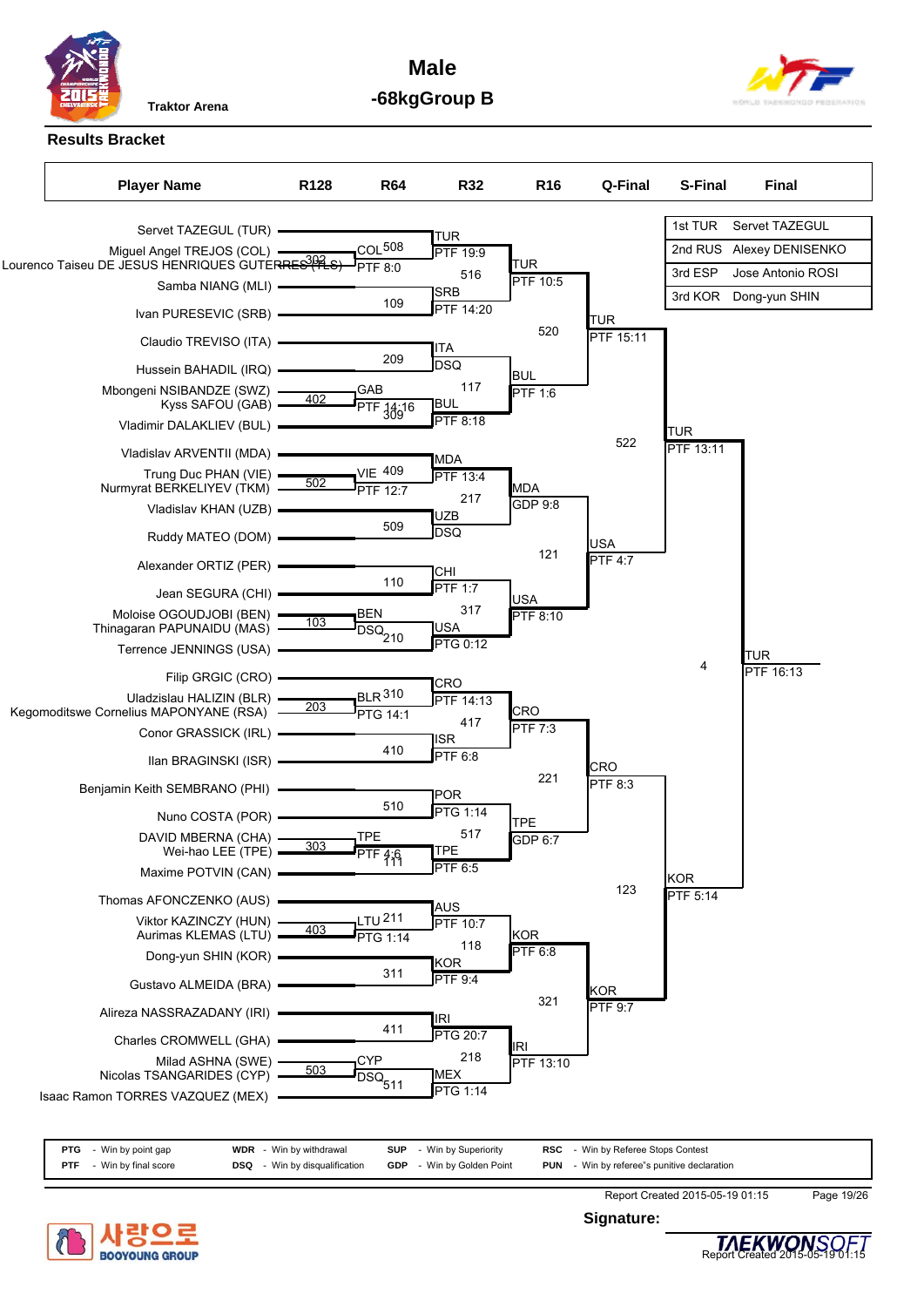

**Male -68kg Final**



# **Results Bracket**

| <b>Player Name</b>       | Final   |                                     |                              |
|--------------------------|---------|-------------------------------------|------------------------------|
|                          |         |                                     | 1st TUR Servet TAZEGUL       |
|                          |         |                                     | 2nd RUS Alexey DENISENKO     |
|                          |         |                                     | 3rd ESP<br>Jose Antonio ROSI |
|                          |         |                                     | 3rd KOR Dong-yun SHIN        |
| Alexey DENISENKO (RUS) - | $\,6\,$ | TUR <sup>1</sup><br><b>PTF 7:10</b> |                              |
| Servet TAZEGUL (TUR) -   |         |                                     |                              |

| <b>PTG</b> | Win by point gap     | <b>WDR</b> - Win by withdrawal       | <b>SUP</b><br>- Win by Superiority | RSC<br>- Win by Referee Stops Contest                 |
|------------|----------------------|--------------------------------------|------------------------------------|-------------------------------------------------------|
| <b>PTF</b> | - Win by final score | <b>DSQ</b> - Win by disqualification | - Win by Golden Point<br>GDP       | - Win by referee"s punitive declaration<br><b>PUN</b> |



**Signature:**



Report Created 2015-05-19 01:15 Page 20/26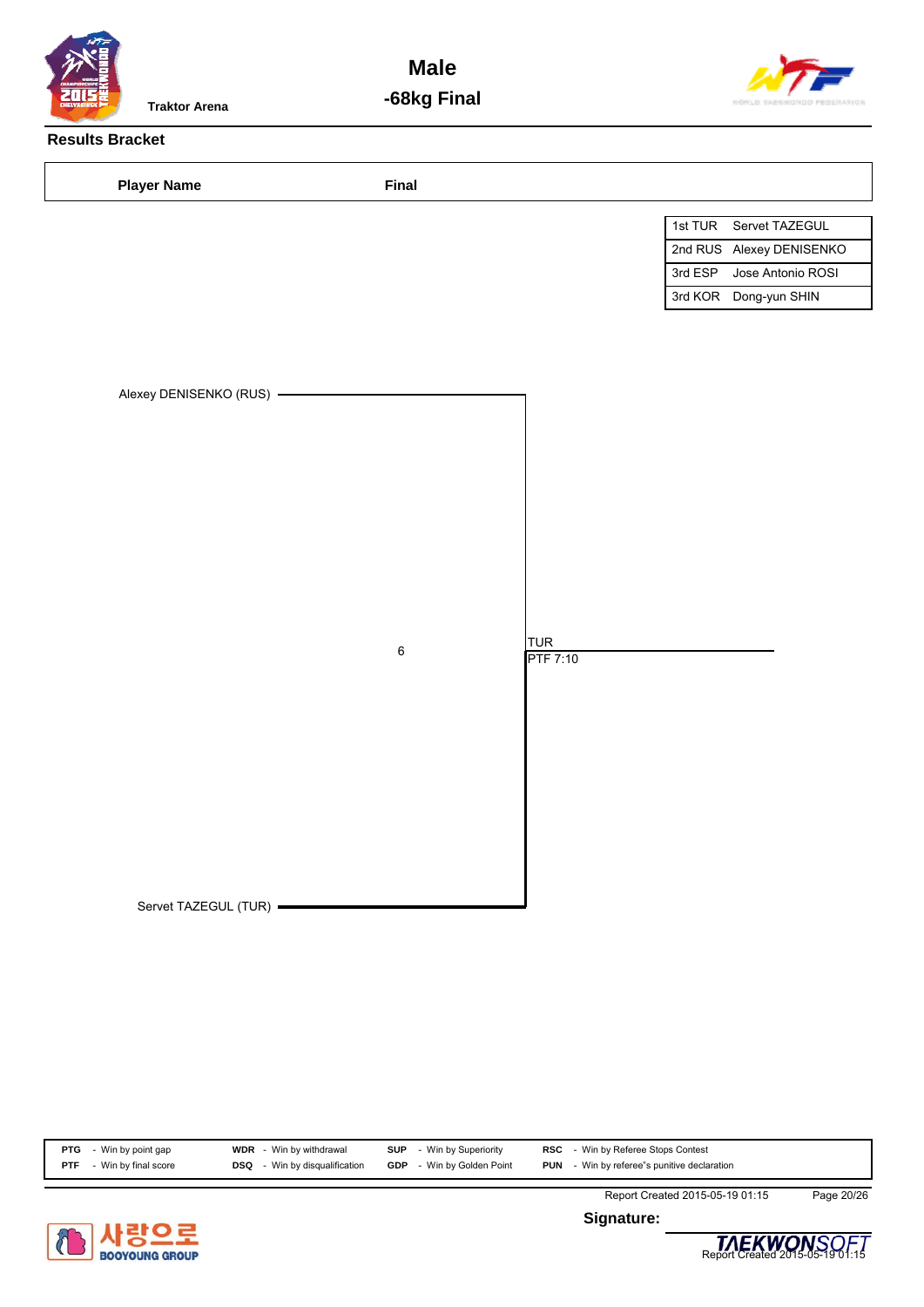

**Male -74kgGroup A**



#### **Results Bracket**



| <b>PTG</b> - Win by point gap      | <b>WDR</b> - Win by withdrawal   | - Win by Superiority<br><b>SUP</b> | <b>RSC</b> - Win by Referee Stops Contest          |  |
|------------------------------------|----------------------------------|------------------------------------|----------------------------------------------------|--|
| - Win by final score<br><b>PTF</b> | - Win by disqualification<br>DSQ | <b>GDP</b> - Win by Golden Point   | <b>PUN</b> - Win by referee"s punitive declaration |  |



**Signature:**

Report Created 2015-05-19 01:15 Page 21/26

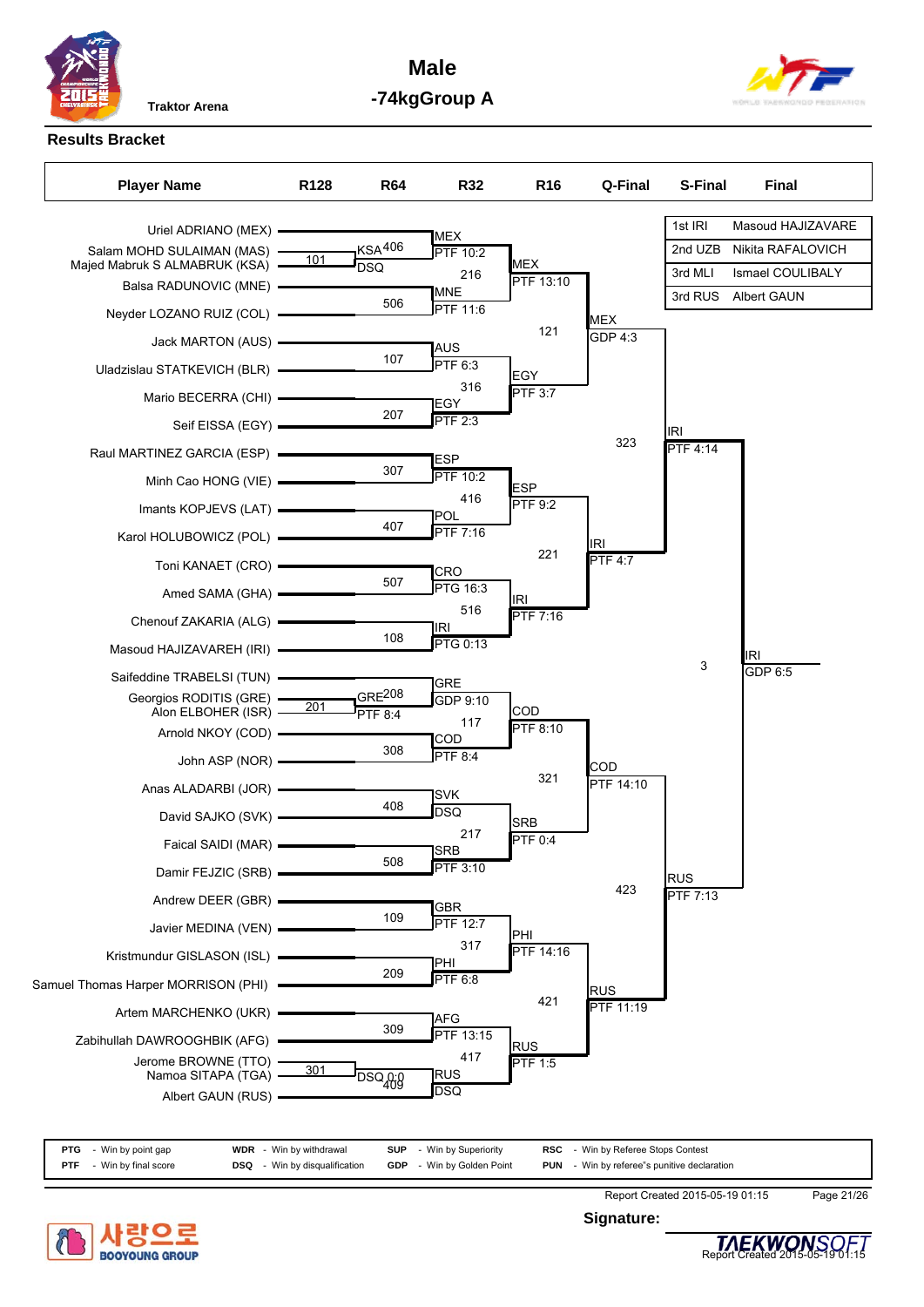

**Male -74kgGroup B**



# **Results Bracket**

| 1st IRI<br>Masoud HAJIZAVARE<br>Nikita RAFALOVICH (UZB) =<br><b>UZB</b><br>GAB <sup>509</sup><br>Nikita RAFALOVICH<br>2nd UZB<br>Hermen DOUPASSOU (GAB) -<br><b>PTF 14:0</b><br>401<br><b>UZB</b><br>Tsz Wing YEUNG (HKG) -<br><b>PTF 8:7</b><br>Ismael COULIBALY<br>3rd MLI<br>517<br>PTF 3:2<br>Remuela TINIRAU (FPO) -<br>FPO<br>Albert GAUN<br>3rd RUS<br>110<br>PTF 7:6<br>Musbah RAJAB (LBA) -<br><b>UZB</b><br>521 |  |
|---------------------------------------------------------------------------------------------------------------------------------------------------------------------------------------------------------------------------------------------------------------------------------------------------------------------------------------------------------------------------------------------------------------------------|--|
|                                                                                                                                                                                                                                                                                                                                                                                                                           |  |
|                                                                                                                                                                                                                                                                                                                                                                                                                           |  |
|                                                                                                                                                                                                                                                                                                                                                                                                                           |  |
|                                                                                                                                                                                                                                                                                                                                                                                                                           |  |
|                                                                                                                                                                                                                                                                                                                                                                                                                           |  |
| PTF 16:11<br>Wilkin HEREDIA (DOM) =<br><b>TKM</b><br>210                                                                                                                                                                                                                                                                                                                                                                  |  |
| <b>DSQ</b><br>Yusup ANNAYEV (TKM) - THE<br><b>THA</b>                                                                                                                                                                                                                                                                                                                                                                     |  |
| 118<br>PTF 1:13<br>Berkay AKYOL (TUR) <b>- Example 2</b><br><b>THA</b>                                                                                                                                                                                                                                                                                                                                                    |  |
| 310<br>PTF 5:6<br><b>UZB</b>                                                                                                                                                                                                                                                                                                                                                                                              |  |
| 523<br>GDP 4:3<br>Ilkin SHAHBAZOV (AZE) -<br><b>CYP</b>                                                                                                                                                                                                                                                                                                                                                                   |  |
| 410<br>$\overline{\mathsf{PTF}}$ 2:3                                                                                                                                                                                                                                                                                                                                                                                      |  |
| <b>KOR</b><br>218<br>PTF 1:11                                                                                                                                                                                                                                                                                                                                                                                             |  |
| <b>KOR</b><br>510<br><b>DSQ</b><br>Hun KIM (KOR) <b>- The Contract Contract Contract</b>                                                                                                                                                                                                                                                                                                                                  |  |
| KOR<br>122<br>PTF 8:3                                                                                                                                                                                                                                                                                                                                                                                                     |  |
| Gorame KARE (SEN) -<br><b>SEN</b><br>111<br><b>DSQ</b>                                                                                                                                                                                                                                                                                                                                                                    |  |
| Angelo EMACIN (HAI) ————<br><b>SEN</b><br>318<br><b>BEN</b>                                                                                                                                                                                                                                                                                                                                                               |  |
| Gianluca BARBARA (MLT) -<br>PTF 11:10<br>Rostand KIKI (BEN) $-$ 501<br>$PTG_{21}46$<br>BEN                                                                                                                                                                                                                                                                                                                                |  |
| PTF 8:6<br>Henrique MOURA (BRA) -<br><b>UZB</b>                                                                                                                                                                                                                                                                                                                                                                           |  |
| 4<br><b>PTF 4:3</b><br>Torann MAIZEROI (FRA) -<br><b>FRA</b>                                                                                                                                                                                                                                                                                                                                                              |  |
| 311<br>GDP 3:3<br><b>FRA</b>                                                                                                                                                                                                                                                                                                                                                                                              |  |
| 418<br>PTF 4:2<br>Haron MUKADA (KEN) ————<br><b>CUB</b>                                                                                                                                                                                                                                                                                                                                                                   |  |
| 411<br><b>DSQ</b><br>Jose COBAS (CUB) =<br><b>MLI</b>                                                                                                                                                                                                                                                                                                                                                                     |  |
| 222<br>PTF4:5<br>Ismael COULIBALY (MLI)                                                                                                                                                                                                                                                                                                                                                                                   |  |
| MLI<br>511<br><b>PTF 10:2</b><br>Mohammed HAMOODA (QAT)                                                                                                                                                                                                                                                                                                                                                                   |  |
| MLI<br>518<br>PTF 5:1                                                                                                                                                                                                                                                                                                                                                                                                     |  |
| William RAMPEBA (BOT) -<br> BUL<br>112<br>PTG 1:14                                                                                                                                                                                                                                                                                                                                                                        |  |
| Teodor GEORGIEV (BUL) =<br>MLI<br>124<br><b>PTF 9:5</b>                                                                                                                                                                                                                                                                                                                                                                   |  |
| Anicet KASSI (CIV)<br><b>CHN</b><br>212                                                                                                                                                                                                                                                                                                                                                                                   |  |
| PTF 4:6<br>Funing LIU (CHN) -<br><b>USA</b><br>119                                                                                                                                                                                                                                                                                                                                                                        |  |
| <b>SUP 9:9</b><br>Francesco Seynghyun MAIANI (SMR)<br>USA                                                                                                                                                                                                                                                                                                                                                                 |  |
| 312<br><b>PTG 2:16</b><br>Timothy CURRY (USA)<br><b>POR</b>                                                                                                                                                                                                                                                                                                                                                               |  |
| 322<br>PTF 8:12<br>Yerzhan ABYLKAS (KAZ)<br>KAZ                                                                                                                                                                                                                                                                                                                                                                           |  |
| 412<br>PTF 14:8<br>Khalid HASSAN (CAN)<br>POR                                                                                                                                                                                                                                                                                                                                                                             |  |
| 219<br>CZE<br>Viktor JANKOVSKY (CZE)<br>PTF 3:11<br>102                                                                                                                                                                                                                                                                                                                                                                   |  |
| Guillermo RODAS (GUA)<br>POR<br>GDP <sub>5129</sub><br><b>PTF 0:5</b><br>Julio FERREIRA (POR)                                                                                                                                                                                                                                                                                                                             |  |
|                                                                                                                                                                                                                                                                                                                                                                                                                           |  |

|     | <b>PTG</b> - Win by point gap | <b>WDR</b> - Win by withdrawal       | <b>SUP</b> - Win by Superiority  | <b>RSC</b> - Win by Referee Stops Contest          |  |
|-----|-------------------------------|--------------------------------------|----------------------------------|----------------------------------------------------|--|
| PTF | - Win by final score          | <b>DSQ</b> - Win by disqualification | <b>GDP</b> - Win by Golden Point | <b>PUN</b> - Win by referee"s punitive declaration |  |



**Signature:**



Report Created 2015-05-19 01:15 Page 22/26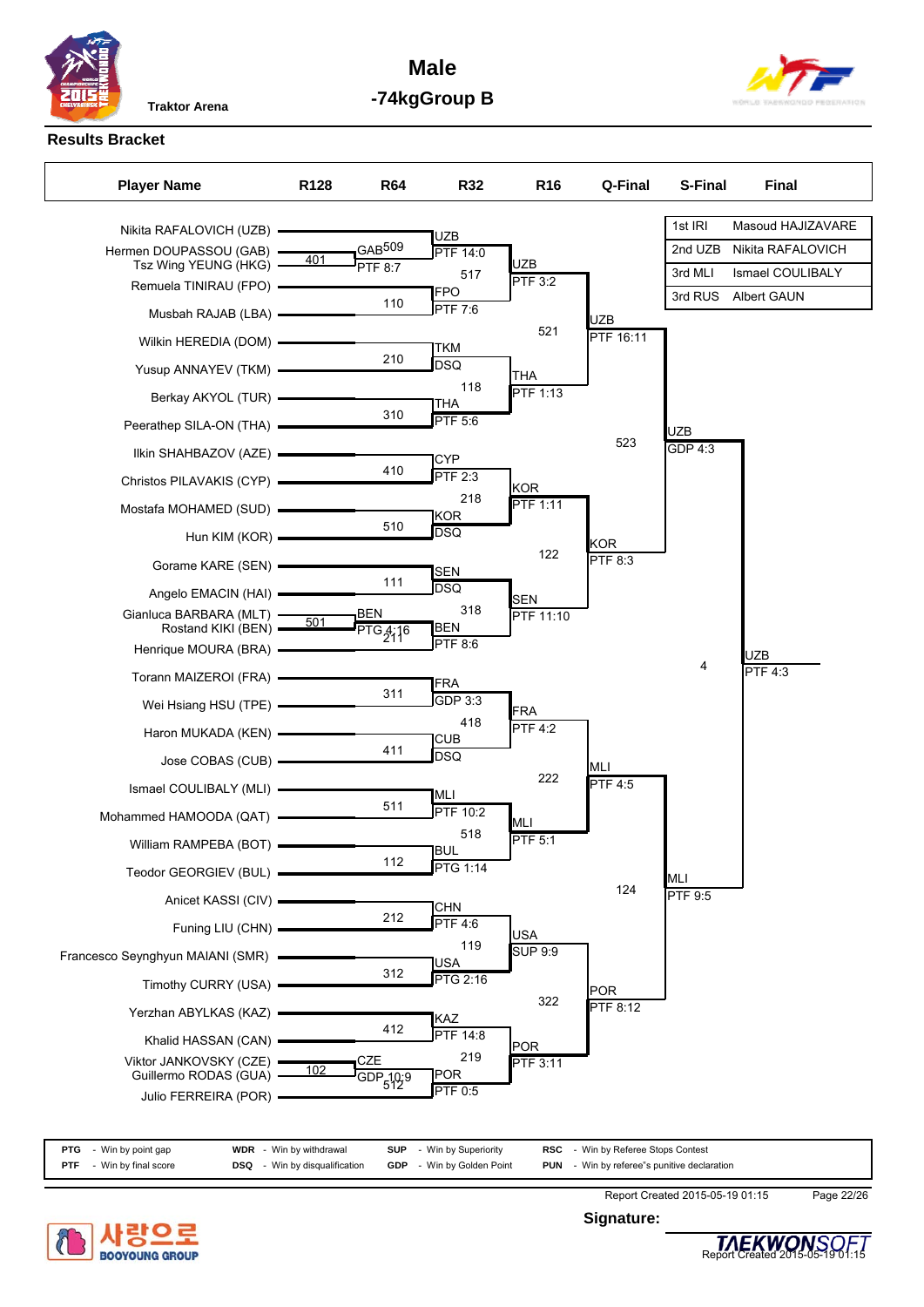

**Male -74kg Final**



# **Results Bracket**

| <b>Player Name</b>                                      | Final   |                |         |                     |
|---------------------------------------------------------|---------|----------------|---------|---------------------|
|                                                         |         |                | 1st IRI | Masoud HAJIZAVARE   |
|                                                         |         |                | 2nd UZB | Nikita RAFALOVICH   |
|                                                         |         |                | 3rd MLI | Ismael COULIBALY    |
|                                                         |         |                |         | 3rd RUS Albert GAUN |
| Masoud HAJIZAVAREH (IRI) -<br>Nikita RAFALOVICH (UZB) - | $\,6\,$ | IRI<br>PTF 9:7 |         |                     |

| <b>PTG</b> - Win by point gap   | <b>WDR</b> - Win by withdrawal       | <b>SUP</b> - Win by Superiority  | <b>RSC</b> - Win by Referee Stops Contest          |  |
|---------------------------------|--------------------------------------|----------------------------------|----------------------------------------------------|--|
| <b>PTF</b> - Win by final score | <b>DSQ</b> - Win by disqualification | <b>GDP</b> - Win by Golden Point | <b>PUN</b> - Win by referee"s punitive declaration |  |



**Signature:**



Report Created 2015-05-19 01:15 Page 23/26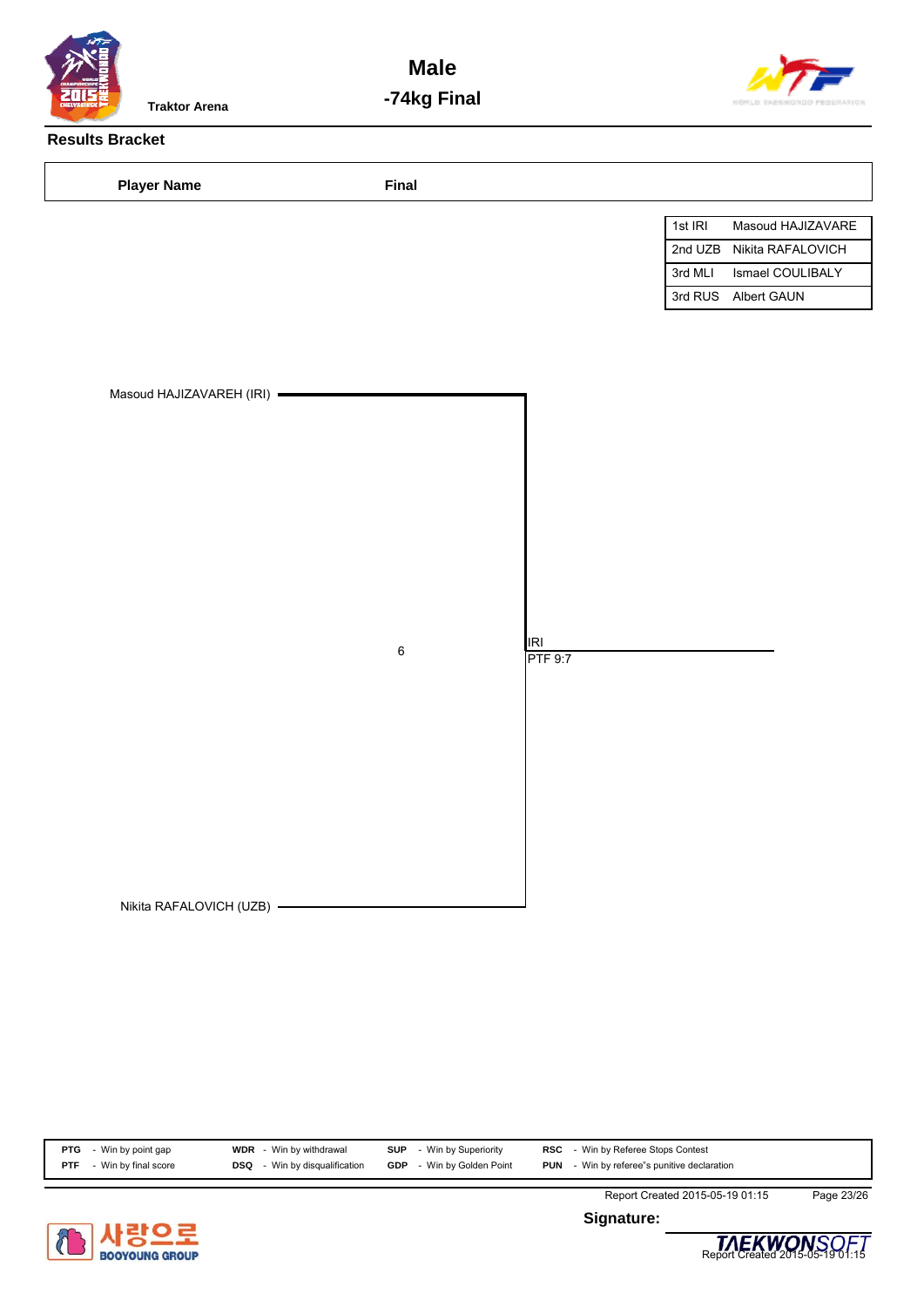

**Male -80kg**





# **Results Bracket**

| <b>Player Name</b>                                        | <b>R64</b> | <b>R32</b>                      | <b>R16</b>                   | Q-Final              | S-Final         | <b>Final</b>   |                      |
|-----------------------------------------------------------|------------|---------------------------------|------------------------------|----------------------|-----------------|----------------|----------------------|
| Aaron COOK (MDA)                                          |            |                                 | MDA                          |                      |                 | 1st IRI        | Mahdi KHODABAKHSH    |
| Mederic ENGUERIN (CAF)                                    |            | JPN 312                         | PTF 12:9                     |                      |                 |                | 2nd GBR Damon SANSUM |
| Hidenori EBATA (JPN)                                      | 403        | PTF 6:8                         |                              | <b>MDA</b>           |                 | 3rd GER        | <b>Tahir GUELEC</b>  |
| Michel FERNANDES (POR)                                    | 503        | POR                             | 217                          | <b>PTF 9:8</b>       |                 |                |                      |
| Nikolas PIRIKKIS (CYP)<br>Yordan KOLEV (BUL)              |            | PTG 17:5<br>ITA 412             | ITA<br>PTF 3:4               |                      |                 |                | 3rd MDA Aaron COOK   |
| Roberto BOTTA (ITA)                                       | 104        | <b>DSQ</b>                      |                              |                      | MDA             |                |                      |
| Oussama OUESLATI (TUN)                                    | 204        | <b>TUN</b>                      |                              | 419                  | GDP 8:7         |                |                      |
| Ahmad Wali ALIF (AFG)<br>Yasir AHMED ALHAJ (SUD)          |            | DSQ <sub>512</sub>              | TUN<br><b>DSQ</b>            |                      |                 |                |                      |
| Moises HERNANDEZ (DOM)                                    | 304        | <b>DSQ 0:0</b>                  |                              | <b>TUR</b>           |                 |                |                      |
| Ynoussa SAWADOGO (FRA)                                    | 404        | FRA                             | 317                          | PTF 7:11             |                 |                |                      |
| Mauro BUSUTTIL (MLT)                                      |            | PTG 15:3<br>TUR <sup>113</sup>  | TUR                          |                      |                 |                |                      |
| Craig BROWN (JAM)<br>Yunus SARI (TUR)                     | 504        | PTG 2:14                        | <b>PTF 0:9</b>               |                      |                 | GBR            |                      |
| Damon SANSUM (GBR)                                        |            | GBR                             |                              |                      | 7               | GDP 13:14      |                      |
| Atief ARSHAD (PAK)                                        | 105        | PTG 15:3<br>NOR <sup>213</sup>  | GBR                          |                      |                 |                |                      |
| Bjorn THORLEIFSSON (ISL)                                  | 205        |                                 | PTF 16:12                    |                      |                 |                |                      |
| Richard Andre ORDEMANN (NOR)<br>Vaughn SCOTT (NZL)        |            | <b>PTF 8:9</b><br>NZL           | 417                          | GBR                  |                 |                |                      |
| Mahmoud SAID (EGY)                                        | 305        |                                 | AUS                          | PTF 13:10            |                 |                |                      |
| Juan SANCHEZ (PUR)                                        |            | PTF 15:11<br>AUS <sup>313</sup> | PTF 3:8                      |                      |                 |                |                      |
| Hayder SHKARA (AUS)                                       | 405        | 'DSQ<br>ESP                     |                              |                      | <b>GBR</b>      |                |                      |
| Piotr PAZINSKI (POL)                                      | 505        |                                 |                              | 519                  | PTF 12:10       |                |                      |
| Daniel QUESADA BARRERA (ESP)<br>Uladzislau SAULUKOU (BLR) |            | PTF 5:9<br>BLR <sup>413</sup>   | BLR                          |                      |                 |                |                      |
| Sen QIAO (CHN)                                            | 106        | PTF 14:13                       | GDP 4:5                      | <b>TPE</b>           |                 |                |                      |
| Wei-Ting LIU (TPE)                                        |            | TPE                             | 517                          | PTF4:9               |                 |                |                      |
| Sylvain FOSTIN (GDL)                                      | 206        | $\overline{DSQ}_{513}$          | TPE                          |                      |                 |                |                      |
| Aydemir SHAKHBANOV (RUS)                                  |            |                                 | <b>GDP 4:3</b>               |                      |                 |                | IRI                  |
| Tahir GUELEC (GER)                                        |            |                                 |                              |                      |                 | 12             | PTG 3:16             |
| Waldeck DEFAIX (FPO)                                      |            | <b>UKR114</b>                   | GER<br><b>PTF 8:6</b>        |                      |                 |                |                      |
| Sergii CHAIKA (UKR)                                       | 306        | <b>PTF 4:6</b>                  |                              | <b>GER</b>           |                 |                |                      |
| Miguel FERRERA (HON)                                      |            | NIG                             | 118                          | <b>PTF 6:5</b>       |                 |                |                      |
| Hama ALZOUMA (NIG)                                        | 406        | PTF 9:15<br>UZB <sup>214</sup>  | UZB                          |                      |                 |                |                      |
| Elias Aaron ROBLES (CHI)<br>Maksim RAFALOVICH (UZB)       | 506        |                                 | <b>PTF 3:6</b>               |                      | <b>GER</b>      |                |                      |
| Arman YEREMYAN (ARM)                                      |            | PTF 2:11<br>ARM                 |                              | 120                  | PTF 5:3         |                |                      |
| Taha AL ASWED (LBA)                                       | 107        |                                 | CAN                          |                      |                 |                |                      |
| Modibo KEITA (MLI)                                        | 207        | PTF 4:2<br>CAN <sup>314</sup>   | <b>PTF 3:5</b>               |                      |                 |                |                      |
| Christopher ILIESCO (CAN)                                 |            | <b>DSQ</b>                      | 218                          | CAN                  |                 |                |                      |
| Ivan KARAJLOVIC (SRB)<br>Deivis Jesus ESCORCIA (COL)      | 307        | SRB                             | SRB                          | $\overline{PTF}$ 6:2 |                 |                |                      |
| Bong-su KIM (KOR)                                         |            | PTF 17:15<br>KOR <sup>414</sup> | $\overline{\text{PTF}}$ 10:8 |                      |                 |                |                      |
| Rene LIZARRAGA (MEX)                                      | 407        | <b>PTG 18:5</b>                 |                              |                      |                 | <b>IRI</b>     |                      |
| Steven LOPEZ (USA)                                        | 507        | USA                             |                              |                      | 8               | <b>PTF 6:8</b> |                      |
| Ibrahim BENOUD RADJAB (CHA)<br>Mohammed MURTALA (NGR)     |            | PTG 13:0<br>TJK <sup>514</sup>  | USA                          |                      |                 |                |                      |
| Farkhod NEGMATOV (TJK)                                    | 108        | PTG 5:22                        | PTF 10:5                     | USA                  |                 |                |                      |
| Mahmoud ABDELRAHIM (QAT)                                  |            | QAT                             | 318                          | GDP 4:3              |                 |                |                      |
| Agustin ALVES (ARG)                                       | 208        | GDP <sub>10:9</sub>             | CIV                          |                      |                 |                |                      |
| Akbar AITAKHUNOV (KGZ)                                    | 308        |                                 | PUN 5:15                     |                      |                 |                |                      |
| Cheick Sallah CISSE (CIV)<br>Christian AI DELA CRUZ (PHI) |            | PTG 3:16<br>PHI                 |                              | 220                  | IRI             |                |                      |
| Kelly OYOO (KEN)                                          | 408        |                                 | <b>BRA</b>                   |                      | <b>PTG 1:13</b> |                |                      |
| Maksat ABDRAMBEK (KAZ)                                    |            | DSQ<br>BRA215                   | PTF 2:6                      |                      |                 |                |                      |
| Andre DE OLIVEIRA BILIA (BRA)                             | 508        | PTF 8:11                        | 418                          | IRI                  |                 |                |                      |
| Nikolaos TZELLOS (GRE)<br>Anas TALEB (JOR)                | 109        | GRE                             | IRI                          | <b>PTF 1:8</b>       |                 |                |                      |
|                                                           |            | $\overline{DSQ}_{315}$          | PTF 3:5                      |                      |                 |                |                      |
| Mahdi KHODABAKHSHI (IRI)                                  |            |                                 |                              |                      |                 |                |                      |

|            | <b>PTG</b> - Win by point gap | <b>WDR</b> - Win by withdrawal       | <b>SUP</b> - Win by Superiority  | <b>RSC</b> - Win by Referee Stops Contest          |
|------------|-------------------------------|--------------------------------------|----------------------------------|----------------------------------------------------|
| <b>PTF</b> | - Win by final score          | <b>DSQ</b> - Win by disqualification | <b>GDP</b> - Win by Golden Point | <b>PUN</b> - Win by referee"s punitive declaration |



**Signature:**



Report Created 2015-05-19 01:15 Page 24/26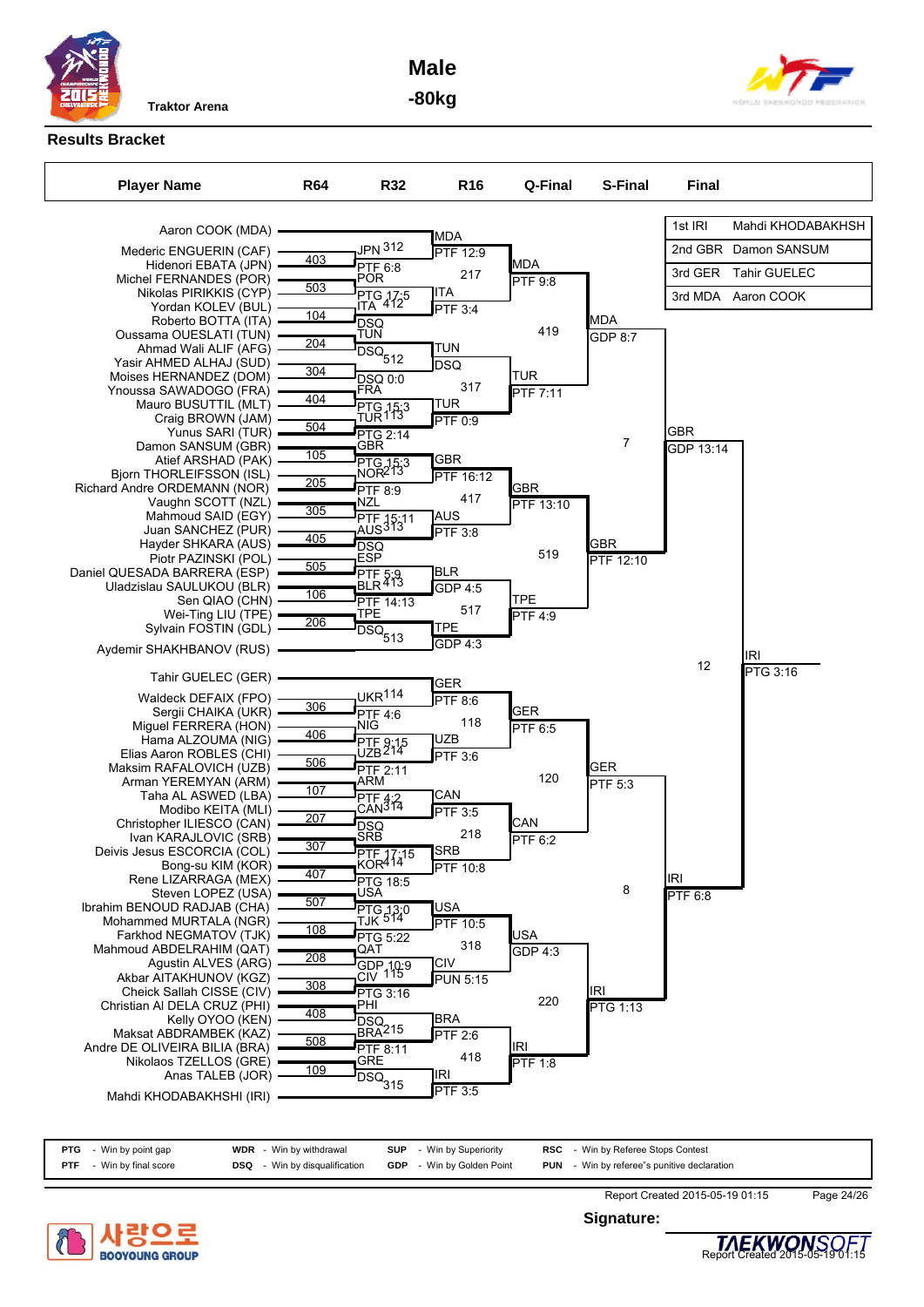**Male**





# **Results Bracket**

| <b>Player Name</b>                                                                                                                                     | <b>R64</b> | <b>R32</b>                                                               | R <sub>16</sub>                                         | Q-Final                       | <b>S-Final</b>         | <b>Final</b>   |                        |
|--------------------------------------------------------------------------------------------------------------------------------------------------------|------------|--------------------------------------------------------------------------|---------------------------------------------------------|-------------------------------|------------------------|----------------|------------------------|
|                                                                                                                                                        |            |                                                                          |                                                         |                               |                        |                |                        |
| Jasur BAYKUZIYEV (UZB) =                                                                                                                               |            |                                                                          | UZB                                                     |                               |                        | 1st AZE        | Radik ISAEV            |
| Milos GOLUBOVIC (SRB)<br>Vladyslav BONDAR (UKR) -                                                                                                      | 302        | SRB512<br>PTF 19:10                                                      | <b>PTF 8:2</b>                                          | UZB                           |                        | 2nd UZB        | Jasur BAYKUZIYEV       |
| Carlo MOLFETTA (ITA) -                                                                                                                                 |            |                                                                          | 520                                                     | <b>PTF 9:5</b>                |                        | 3rd CUB        | Rafael CASTILLO        |
| Dafydd SANDERS (NZL) -                                                                                                                                 |            | 113                                                                      | ITA<br><b>PTF 12:5</b>                                  |                               |                        | 3rd RUS        | <b>Vladislav LARIN</b> |
| Misael LOPEZ (MEX) -                                                                                                                                   |            |                                                                          |                                                         | 524                           | UZB<br><b>PTF 3:2</b>  |                |                        |
| Phillip RUFASHA (ZIM)<br>Karamoko SOUMARE (MLI) -<br>Douglas TOWNSED (ISV) -<br>Claudiu ROSEANU (ROU) -                                                | 402<br>502 | <b>MLI 213</b><br><b>DSQ</b><br>ROÛ<br>$\overline{DSQ}_{313}$            | <b>MEX</b><br><b>PTF 9:5</b><br>121<br>GER<br>$PTF$ 3:4 | <b>MEX</b><br>GDP 2:1         |                        |                |                        |
| Alexander BACHMANN (GER)                                                                                                                               |            |                                                                          |                                                         |                               | 3                      | UZB            |                        |
| Marc Andre BERGERON (CAN)                                                                                                                              |            |                                                                          | CAN                                                     |                               |                        | <b>PTF 3:1</b> |                        |
| Seung-hwan LEE (KOR)<br>KYRIAKOS STRATOURAS (CYP)<br>Smaiyl DUISEBAY (KAZ)<br>Saturday BASHIR (NGR) -<br>Daniel ROS GOMEZ (ESP) ·                      | 103<br>203 | KOR413<br><b>PTF 10:1</b><br>KAZ<br>PTF 15:7                             | GDP 6:5<br>221<br><b>ESP</b><br>PTF 12:16               | <b>ESP</b><br>PTF 7:8         |                        |                |                        |
|                                                                                                                                                        |            |                                                                          |                                                         | 125                           | <b>RUS</b><br>PTF 5:10 |                |                        |
| Zhaoyong MA (CHN)<br>Edson BREEDY (TTO)<br>Kenneth EDWARDS (JAM)<br>Apostolos TELIKOSTOGLOU (GRE)<br>John Lee SILVA (BRA) -<br>Vladislav LARIN (RUS) - | 303<br>403 | JAM <sup>114</sup><br><b>PTF 5:8</b><br>GRE<br>PTF $6.5$                 | CHN<br><b>PTF 8:5</b><br>321<br>RUS<br><b>PTF 9:15</b>  | <b>RUS</b><br>PTF 2:10        |                        |                | <b>AZE</b>             |
| Radik ISAEV (AZE) -                                                                                                                                    |            |                                                                          | <b>AZE</b>                                              |                               |                        | 8              | <b>PTF 4:5</b>         |
| Md Imtiaz Ibney ALI (BAN)<br>Ahmed YOUSIF (SUD) -<br>Omid AMIDI (IRI) -<br>Eugene Nyongesa MULUNDA (KEN) -<br>Kai CHANG (TPE) -                        | 503<br>104 | BAN <sup>314</sup><br><b>DSQ</b><br>IRI<br>$\overline{\text{DSQ}}_{414}$ | <b>PTG 19:0</b><br>421<br>TPE<br>PTF 13:14              | AZE<br>PTF 13:3<br>225        | <b>AZE</b>             |                |                        |
| Jeroen WANROOIJ (NED)                                                                                                                                  |            |                                                                          | NED                                                     |                               | <b>PTF 8:2</b>         |                |                        |
| Chao HAO (MAC)<br>Moises MOLINARES (COL)<br>Tero KUORIKOSKI (FIN)<br>Bartosz KOLECKI (POL)<br>M'Bar N'DIAYE (FRA)                                      | 204<br>304 | <b>MAC<sub>514</sub></b><br>PTF 10:3<br>POL<br>PTF 2:7                   | GDP 7:6<br>521<br><b>JFRA</b><br><b>PTF 4:10</b>        | <b>FRA</b><br>PTF 7:17        |                        | <b>AZE</b>     |                        |
| Rafael CASTILLO (CUB)                                                                                                                                  |            |                                                                          | <b>CUB</b>                                              |                               | 4                      | <b>PTF 7:6</b> |                        |
| Mohammed ELHATRI (NOR)<br>Mohammad IMAR (JOR)<br>Abdelrahman ELGOHARY (EGY)<br>Kanstantsin YARMAK (BLR)<br>Lutalo MUHAMMAD (GBR)                       | 404<br>504 | NOR <sup>215</sup><br>$GDP$ 3:0<br><b>BLR</b><br>$GDP_36:7$              | PTF 7:2<br>122<br>BLR<br><b>DSQ</b>                     | <b>CUB</b><br><b>PTG 13:1</b> | <b>CUB</b>             |                |                        |
| Serdar YUKSEL (TUR)                                                                                                                                    |            |                                                                          | <b>TUR</b>                                              | 325                           | PTF 9:4                |                |                        |
| Issa BAMBA (CIV)<br>Carlos RIVAS (VEN)<br>Phillip YUN (USA)<br>Noureddine ZIANI (MAR)<br>Yassine TRABELSI (TUN)                                        | 105<br>205 | <b>VEN415</b><br>PTF 10:13<br>USA<br>PTF $8\frac{7}{15}$                 | <b>PTF 9:4</b><br>222<br> TUN<br>PTF 8:9                | <b>TUN</b><br>PTG 7:8         |                        |                |                        |
|                                                                                                                                                        |            |                                                                          |                                                         |                               |                        |                |                        |

| <b>PTG</b> - Win by point gap   | <b>WDR</b> - Win by withdrawal       | <b>SUP</b> - Win by Superiority  | <b>RSC</b> - Win by Referee Stops Contest          |  |
|---------------------------------|--------------------------------------|----------------------------------|----------------------------------------------------|--|
| <b>PTF</b> - Win by final score | <b>DSQ</b> - Win by disqualification | <b>GDP</b> - Win by Golden Point | <b>PUN</b> - Win by referee"s punitive declaration |  |



**Signature:**



Report Created 2015-05-19 01:15 Page 25/26